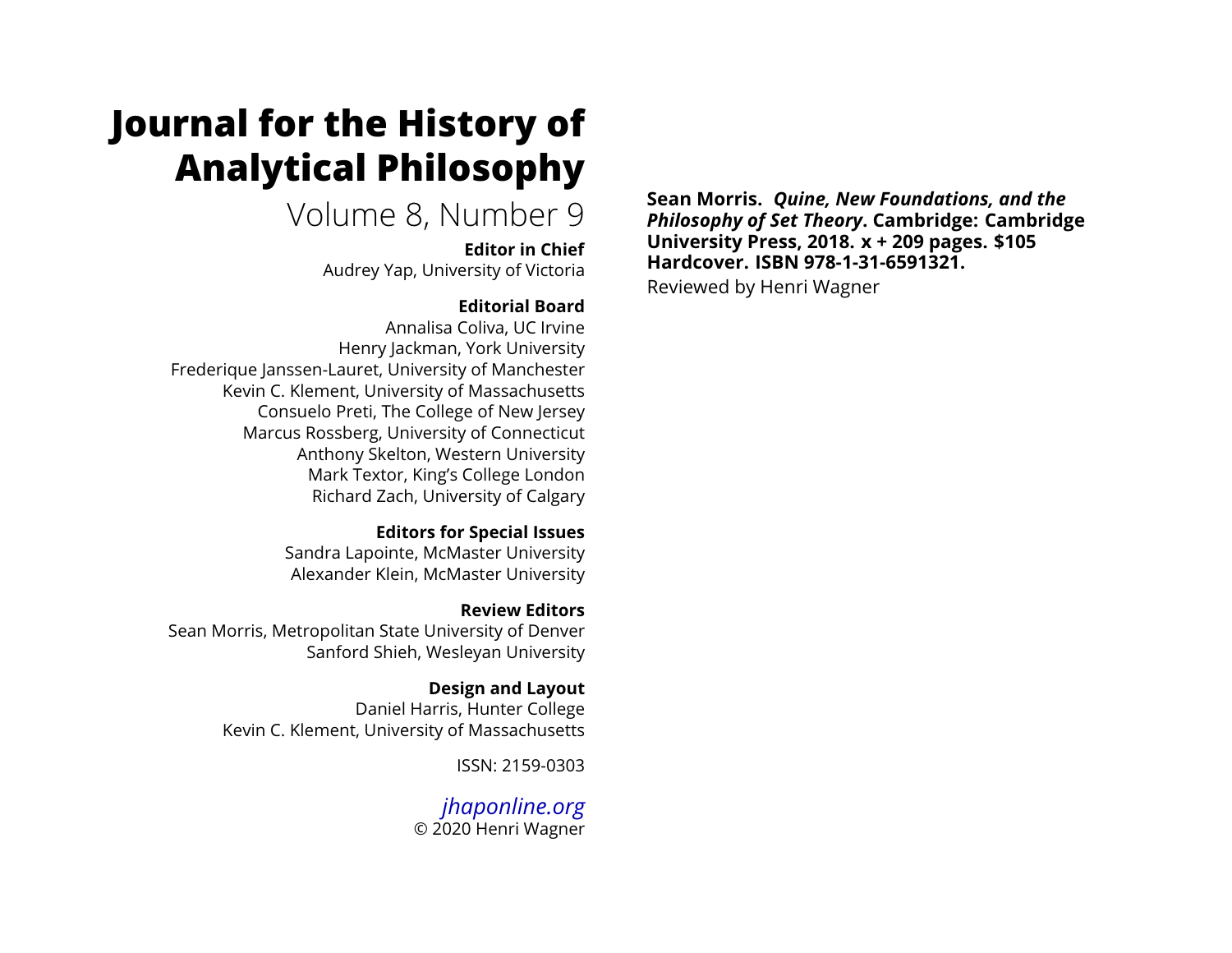# **Review:** *Quine, New Foundations, and the Philosophy of Set Theory***, by Sean Morris**

## Henri Wagner

Is the iterative conception of set theory as standardly represented by Zermelo set theory and its variants—Zermelo-Fraenkel (*ZF*) and Zermelo-Fraenkel with the axiom of choice (*ZFC*)—the uniquely correct conception of set? From the viewpoint of the great majority of contemporary philosophers and logicians, the question, as it stands, receives an affirmative obvious answer. Indeed, on the standard view, the equivalence of the iterative conception of set theory[1](#page-1-0) as standardly represented by *ZF* set theory and set theory as such has become wholly unproblematic.

It is not the least merit of Sean Morris's book to challenge this equivalence by providing a wide range of philosophical, mathematical, and historical arguments against what can be considered a well-entrenched prejudice. Critical as they are, Morris's investigations are ultimately aimed at vindicating and exploring an alternative way of conceiving and practicing set theory. The originality of his argumentation against the standard view lies in the fact that he relies on Quine's philosophical, logical, and mathematical works on set theory and takes Quine's contributions as exemplary of an alternative and non-orthodox way of conceiving and practicing set theory. Morris's main claim is that:

work in set theory generally, at least in its current state, should be conducted in the more pluralistic and pragmatic way that I take to be characteristic of what I will identify as the approach to set theory as explication. (1)

The central notion is that of explication which Morris borrows from Quine. Providing an explication of a notion—for example, the notion of set—is a twofold operation by which

[w]e fix on the particular functions of the unclear expression that make it worth troubling about, and then devise a substitute, clear and couched in terms to our liking, that fills those functions.

[\(Quine 1960,](#page-18-0) 258–59)

As in Quine's *Word and Object*, the notion of explication is used by Morris as an alternative to the traditional picture of analysis, that is, as a way to frame an alternative to "the contrasting approach, which aims to discover a single correct notion of set, as set theory as conceptual analysis" (1). Set theory as conceptual analysis is thought of as the standard philosophy of set theory while the iterative conception of set theory as the paradigmatic set theory, embodying the "essence" of set. To grant this status to the iterative conception of set theory is to be committed to the idea of set theory as conceptual analysis. Morris wishes to promote a whole new philosophy of set theory, set theory as explication:

the idea that there is no uniquely correct notion of a set beyond its being the sort of object that fulfills the [following] minimal criteria: it is an extensional entity, and it must somehow be restricted enough to avoid the paradoxes but not so much so that it ceases to be capable of fulfilling its intended role in mathematics. (5)

So Morris distinguishes three reliability requirements for a set theory to be an explication, i.e., three conditions bearing on what a set theory should be able to do given what it is designed for: first, a reliable set theory should construe the notion of set as an extensional notion and so should incorporate an axiom of extensionality; second, a reliable set theory should revise the unrestricted comprehension principle—"( $\exists x$ )( $y$ ) ( $x \in y \equiv \varphi$ )"

<span id="page-1-0"></span><sup>1</sup>According to the "iterative conception of set", sets are collections of elements built out of their members by means of an iterative process such that the universe of sets is a cumulative hierarchy stratified into a series of wellordered "stages". Starting with the empty set as  $V_0$  (in Zermelo set theory and its variants), one gets  $V_1$  by applying the power set operation on  $V_1$  so that  $V_1$ =  $\mathcal{W}_0$ . Then  $V_2 = \mathcal{W}_1$  and so until the first limit ordinal  $\omega$ . The union of all the sets  $V_n$  yields  $V_\omega$ . Then we proceed to  $V_\omega + 1 = \mathcal{V}V_\omega$ ,  $V_\omega + 2 = \mathcal{V}V_\omega + 1$ 1, and so on. We can construct still more sets in the following way:  $V_\omega + \omega =$  $V_0 \cup V_1 \cup V_2 \cup \ldots \cup V_\omega \cup V_\omega + i \cup V_\omega + i \cup \ldots$ ,  $V_\omega + \omega + i = V_\omega + \omega \cup \mathcal{P}(V_\omega)$ +  $\omega$ ), V<sub> $\omega$ </sub> +  $\omega$  + 2 = V<sub> $\omega$ </sub> +  $\omega$  +1  $\cup$   $\mathcal{P}(V_{\omega} + \omega + 1)$ , and so on.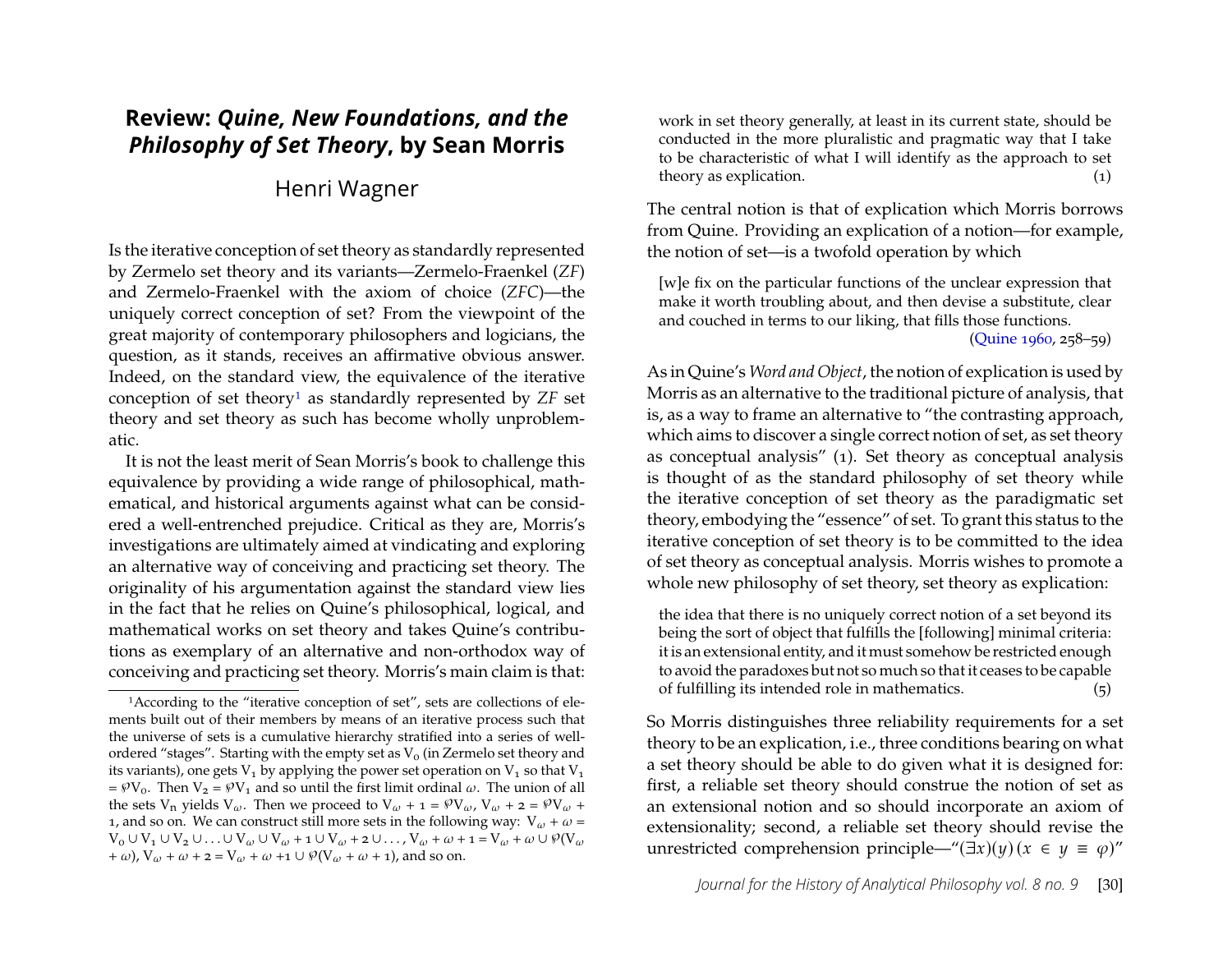where x is not free in " $\varphi$ "—so as to prevent the possibility of logically deriving set-theoretical paradoxes; third, a reliable set theory should prevent paradoxes but "not so much that it would lack the power it needed to capture ordinary mathematics as well as the mathematics of the infinite"  $(2-3)$ ; see also 172 where the third criteria is subdivided into two). As in the paradigmatic case of ordered pairs for which many incompatible but reliable explications are available, there are many different ways to meet these three reliability requirements (chapter 5, section 2). A successful set theory is not answerable to something like the "essence" or the "intrinsic nature" of sets, rather, Morris argues for a pluralistic philosophy of set theory that is a pluralism "under rigorous restraints".

Morris's pluralism is not adopted from a perspective external to set theory and its history. His first argument in favor of his alternative view is an historical one (Part I). Indeed, on Morris's narrative, the two main approaches elaborated in response to the set-theoretic paradoxes, Zermelo set theory (and its variants) and Russell's theory of types, were both considered to be legitimate approaches to set theories primarily in the light of the three requisites of reliability. The pluralistic orientation and open-mindedness of set theory as explication are exposed by Morris as characteristic of the period extending from the first set-theoretic paradoxes to the 1950s. "It was in this context of pluralism and tolerance that Quine introduced *NF*" (5): by this historical contextualization Morris suggests that Quine's *New Foundations* set theory (*NF*) has been considered to be an anomaly, not even deserving the name of set theory, only insofar as it was approached from the perspective of the contemporary practice in set theory and evaluated in light of an established standard set theory.

For all that, the book's purpose is not to argue in favor of *NF* over other set theories. With regard to Quine, the book's two main purposes are: first, to argue that *NF* is better motivated than often assumed and offers a philosophically and mathematically coherent alternative to the various set-theoretic systems implementing the iterative conception of set; second, to maintain that Quine's philosophy of set theory is a pluralistic and nondogmatic philosophy of set theory alternative to the standard view. The first purpose leads Morris to examine, in particular, whether the third criteria of reliability is fulfilled by *NF* (chap. 7), that is whether *NF* can serve "as a plausible framework for mathematics" (174, see also 172), whereas the second purpose leads him to discuss Boolos's plea for the iterative conception (chap. 6). The conjunction of Morris's claims about *NF* and Quine's philosophy of set theory implies that *NF* itself should not be conceived in a dogmatic way. Morris's defense of an approach to set theory as explication is thus anchored in an interpretation of *NF* and Quine's philosophy of set theory: not only does he take *NF* to be an achievement exemplifying this "more pluralistic and pragmatic way" (1), but he also thinks of Quine's philosophy of set theory as the best example of the approach to set theory as explication.

Before going into more critical comments, I would like to elaborate the relevance of Morris's work from another perspective. In "The Ways of Paradox" [\(Quine 1961\)](#page-18-1), Quine interprets Russell's paradox as an antinomy. Antinomies differ from veridical paradoxes—paradoxes whose conclusion is true despite their air of absurdity—and falsidical ones—paradoxes whose conclusion "not only seems at first absurd but also is false, there being a fallacy in the purported proof" (5). In the case of antinomies, there is no present way to dissipate it either by convincing us that its conclusion is true or by finding the fallacious step in the argument. Hence, antinomies are paradoxes

that bring on the crises in thought. An antinomy produces a selfcontradiction by accepted way of reasoning. It establishes that some tacit and trusted pattern of reasoning must be made explicit and henceforward be avoided or revised . . . A veridical paradox packs a surprise, but the surprise quickly dissipates itself as we ponder the proof. A falsidical paradox packs a surprise, but it is seen as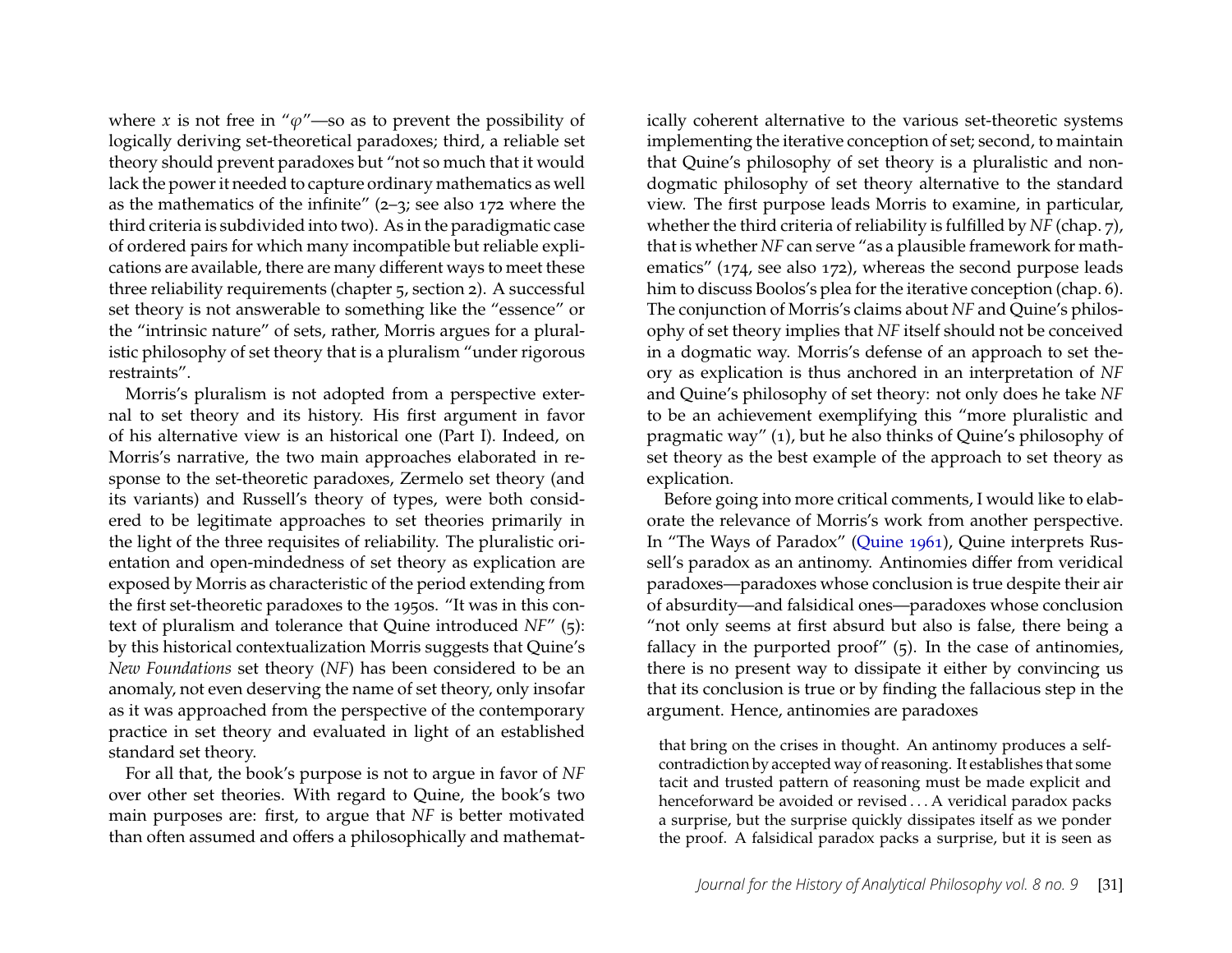a false alarm when we solve the underlying fallacy. An antinomy packs a surprise that can be accommodated by nothing less than a repudiation of part of our conceptual heritage.

#### [\(Quine 1961,](#page-18-1) 7–11; see also [Quine 1987a,](#page-18-2) 146)

In the case of Russell's paradox, this part of our conceptual scheme to be revised is what Quine variously called "principle of class existence", "principle of comprehension", or "law of abstraction": "for any condition you can formulate, there is a class whose members are the things meeting the condition" [\(Quine 1961,](#page-18-1) 13). What Russell's paradox has shown, according to Quine, is that "common sense is bankrupt, for it wound up in contradiction" [\(Quine 1941,](#page-18-3) 27). As Morris notes, in *The Principles of Mathematics* Russell affirms "that no peculiar philosophy is involved in the above contradiction [Russell's paradox], which springs directly from common sense, and can only be solved by abandoning some common-sense assumption" [\(Rus](#page-19-0)[sell 1937,](#page-19-0) 105; see also [Morris 2015,](#page-17-0) 137, and, in his book, 51). Yet what is logically involved in Russell's paradox and should be revised is nothing less than a philosophical heritage as old as Port Royal's *Logique ou l'art de penser*: the idea, lying at the core of the traditional view of concepts, that each concept or predicate has an extension associated with it. The unrestricted comprehension principle is a reframing of this traditional idea. Inherited from Port-Royal through Leibniz, Kant, and Mill, this idea plays a central role in both Frege's definition of number and the collapse of his logicist project. In the *Foundations of Arithmetic* [\(Frege 1884/1953\)](#page-17-1), introducing his definition of "the number which belong to the concept *F*" according to which "the number which belongs to the concept *F* is the extension of the concept 'equinumerical to the concept *F*'", Frege adds in a footnote that he "assume[s] that it is known what the extension of a concept is" [\(Frege 1884/1953,](#page-17-1) 80). After summarizing the achievement of *Foundations* and stating the definition of "the number which belongs to the concept *F*" in §107, he simply notes that "in this definition the sense of the expression 'extension of a concept'" is

assumed to be known [\(Frege 1884/1953,](#page-17-1) 117). Frege was all the more justified to assume that his readers would know what he means by "extension of a concept":

This was a traditional logical term, first used, not in *Foundations*, but in an influential seventeenth-century work, *La logique ou l'art de penser*. The term was widely used by logicians in Frege's time (and continues to be used today). Frege means to rely on his readers' familiarity with the traditional assumption that there must be some object (an extension) associated with all concept that hold of exactly the same things. Moreover, he believes that this assumption is fundamental to logic; the notion of extension, he claims must simply be taken as a primitive logical notion . . . The introduction of the notion of extension of a concept leads to a disaster—an inconsistency in his logic. Although Frege goes on to say, in *Foundations*, that he attaches no decisive importance to bringing in the extensions of concepts, he later came to see that the introduction of extensions of concepts is of crucial importance for his ability to offer the appropriate sorts of definitions. [\(Weiner 1999,](#page-19-1)  $62-63$  $62-63$  $62-63$ )<sup>2</sup>

Since Frege takes concepts to be functions, "the traditional logical view that there is an object, an extension, associated with

<span id="page-3-0"></span><sup>2</sup>Actually the term "extension" and the related notion of an extension of an idea do not appear as such in *La logique ou l'art de penser*. Arnaud and Nicole distinguish between the "compréhension" of an idea and its "étendue" (the term "extension" was then understood, in conformity with the Cartesian doctrine, as the main attribute of matter), and define the "étendue" of an idea *A* as the collection of ideas which occur as subjects in all the true (universal or particular) affirmations whose *A* is the predicate. Three features of Port-Royal's concept of "étendue" are absent from the later concept of "extension" and its variants. First, the extension of a concept does not consist in ideas. Second, the extension of a concept consists in entities of the same logical level whereas the "étendue" of an idea includes singular ideas ("Socrate is a man"), that is ideas of individuals, as well as general ideas ("Every philosopher is a man"). In other words, the logical relations of subsomption and subordination are not clearly distinguished. Third, an idea may be vacuous or empty without this idea being without "étendue": "an idea is any object that can be contemplated by a thinking being without existential commitment to anything except that being" [\(Hacking 1975,](#page-17-2) 29). Of course, nothing of what precedes should lead us to underestimate the revolutionary anti-psychologistic and anti-Aristotelian tone of Frege's concept of concept.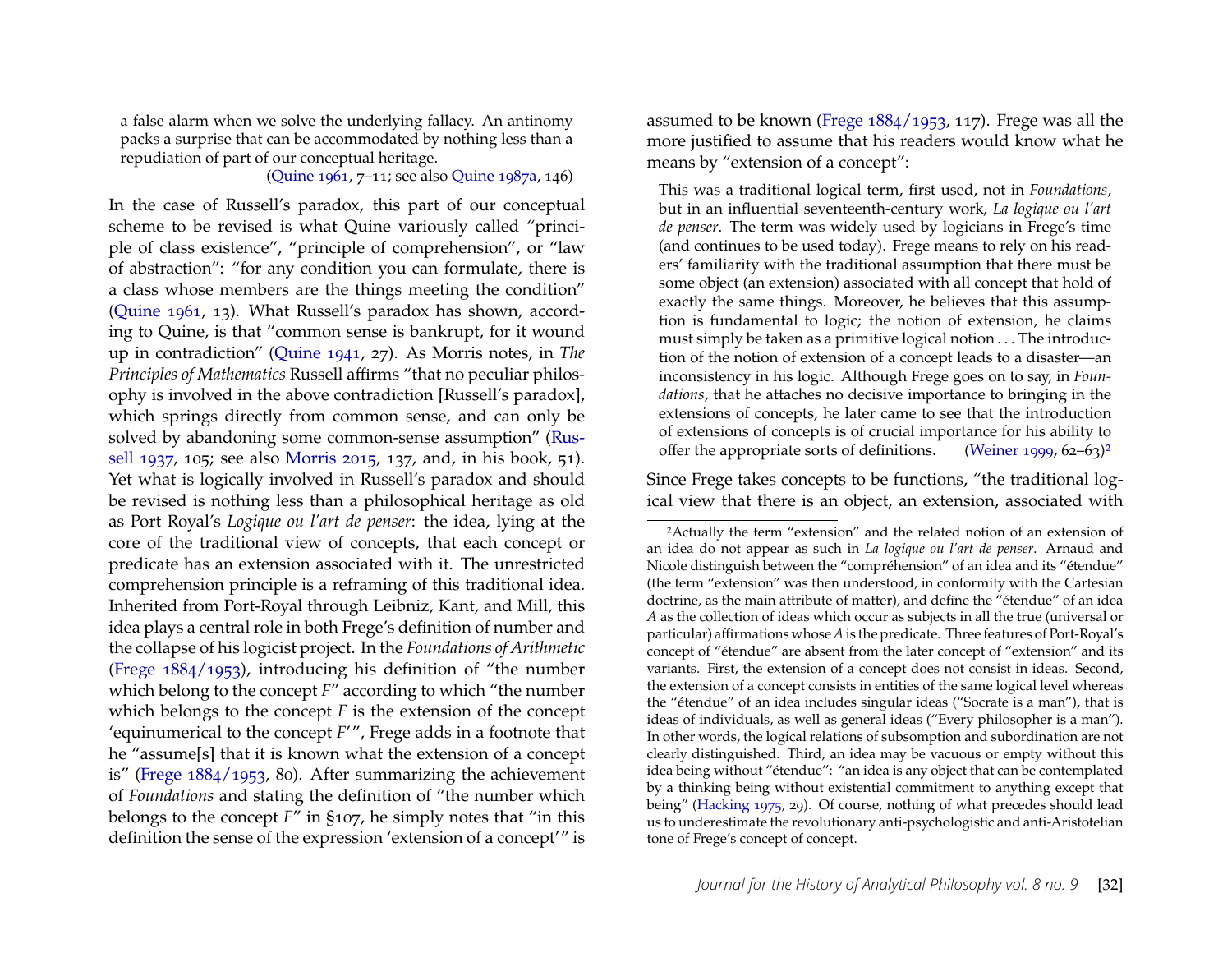each concept is now a special case of the view that there is an object associated with each function" [\(Weiner 1999,](#page-19-1) 122).<sup>[3](#page-4-0)</sup> Frege calls these new objects associated with each function "valueranges". Extension of concepts are value-ranges of concepts. In "Function and Concept" [\(Frege 1891\)](#page-17-3), he introduces a new Begriffsschrift symbol to designate a second-level function which takes, as arguments, first-level functions and gives, as values, their value-ranges. This symbol gives us the means to name then value-ranges. This symbol gives us the means to hame<br>the value-range of any function: if f is a function, then  $\dot{\varepsilon}f(\varepsilon)$ is the value-range of  $f$ . The problem is that the introduction of this means for forming a name designating the value-range of a function presupposes that any function that can be named has a value-range. It is this presupposition and, derivatively, the basic law  $V<sup>4</sup>$  $V<sup>4</sup>$  $V<sup>4</sup>$  that were shown to be unwarranted prejudices by Russell's paradox.

A whole logical tradition is thus condensed into the admission of the notion of an extension of a concept. This notion was taken as "commonsensical" by Frege and others in the sense that it is an inherent characteristic of common-sense thought to deny its cultural and historical anchoring and to affirm that its tenets are among what is immediately known and beyond any doubt. Russell's antinomy shows not only that the admission of this notion results in an inconsistency but also that what goes without saying, what is the more obvious is still historically and culturally shaped even if it appears as such only in light of the emergence of a crisis or the emergence of an alternative framework.[5](#page-4-2)

It is often emphasized that Quine conceives the alternative axiomatizations of set theory elaborated in response to Russell's antinomy (and other set-theoretic paradoxes) as artificial, *ad hoc* and unnatural relatively to the naturalness and the commonsensicality of the unrestricted principle of comprehension. It is seldom noticed and commented that Quine somewhat anticipates what will be the "new commonsense" in set theory:

Russell's paradox is a genuine antinomy because the principle of class existence that it compels us to give up is so fundamental. When in a future century the absurdity of that principle has become a commonplace, and some substitute principle has enjoyed long enough tenure to take on somewhat the air of commonsense, perhaps we can begin to see Russell's paradox as no more than a veridical paradox, showing that there is no such class as that of the non-self-members. One man's antinomy can be another man's veridical paradox, and one man's veridical paradox can be another man's platitude. [\(Quine 1961,](#page-18-1) 14, see also 6 and 11)

Being an antinomy is relative to a conceptual scheme and its presuppositions. Finding a way to resolve an antinomy consists in revising the presupposition that is thought to lead to inconsistency. Russell's antinomy and the subsequent revision of the conceptual scheme implied by its resolution constitute a transition internal to our conceptual scheme which is important enough to modify the status of Russell's paradox from an antinomy to a veridical paradox, and then to a "platitude". On the standard view, Russell's paradox has indeed become the theorem that there is no set of all sets, that is, a *reductio ad absurdum* in the same sense that the Barber paradox is a *reductio* proof showing that there is no barber who shaves all and only those men in his village who do not shave themselves. Whereas the unrestricted axiom of comprehension allows Russell's set  $R = \{x : x \notin x\}$ , the separation axiom " $(\exists x)(y)(y \in x \equiv (x \in z \cdot Fy))$ " was designed to prevent the derivation of  $R$ . However, it does allow, for any set  $A$ , the formation of the corresponding set  $R_A = \{x \in A : x \notin x\}$ . So it can be asked whether or not  $R_A \in R_A$ . If  $R_A \in A$ , then we can conclude that  $R_A \in R_A \not\in R_A \not\in R_A$ . So, by *reductio*,  $R_A \not\in A$ . Since this pattern of proof could be used for any set  $A$ , it is shown that

<span id="page-4-0"></span><sup>&</sup>lt;sup>3</sup>Here I follow in part Weiner's remarkably perspicuous exposition of how Russell's paradox arises in Frege's logical systems (see [Weiner 1999,](#page-19-1) 122–28).

<span id="page-4-1"></span>SEET S paradox arises in Frege S logical systems (see wenter 1999, 122–20).<br><sup>4</sup>It can be stated as follows:  $\dot{\hat{\epsilon}}f(\varepsilon) = \dot{\alpha}g(\alpha) \equiv (x)(f(x) = g(x))$ . The special case of Frege's Basic Law V that applies to concepts asserts: the extension of the concept  $F$  is identical to the extension of the concept  $G$  if and only if all and only the objects that fall under  $F$  fall under  $G$ .

<span id="page-4-2"></span><sup>5</sup>In this paragraph I adapt an anthropological reflection on commonsense from C. Geertz, see [Geertz](#page-17-4) [\(1975,](#page-17-4) 75).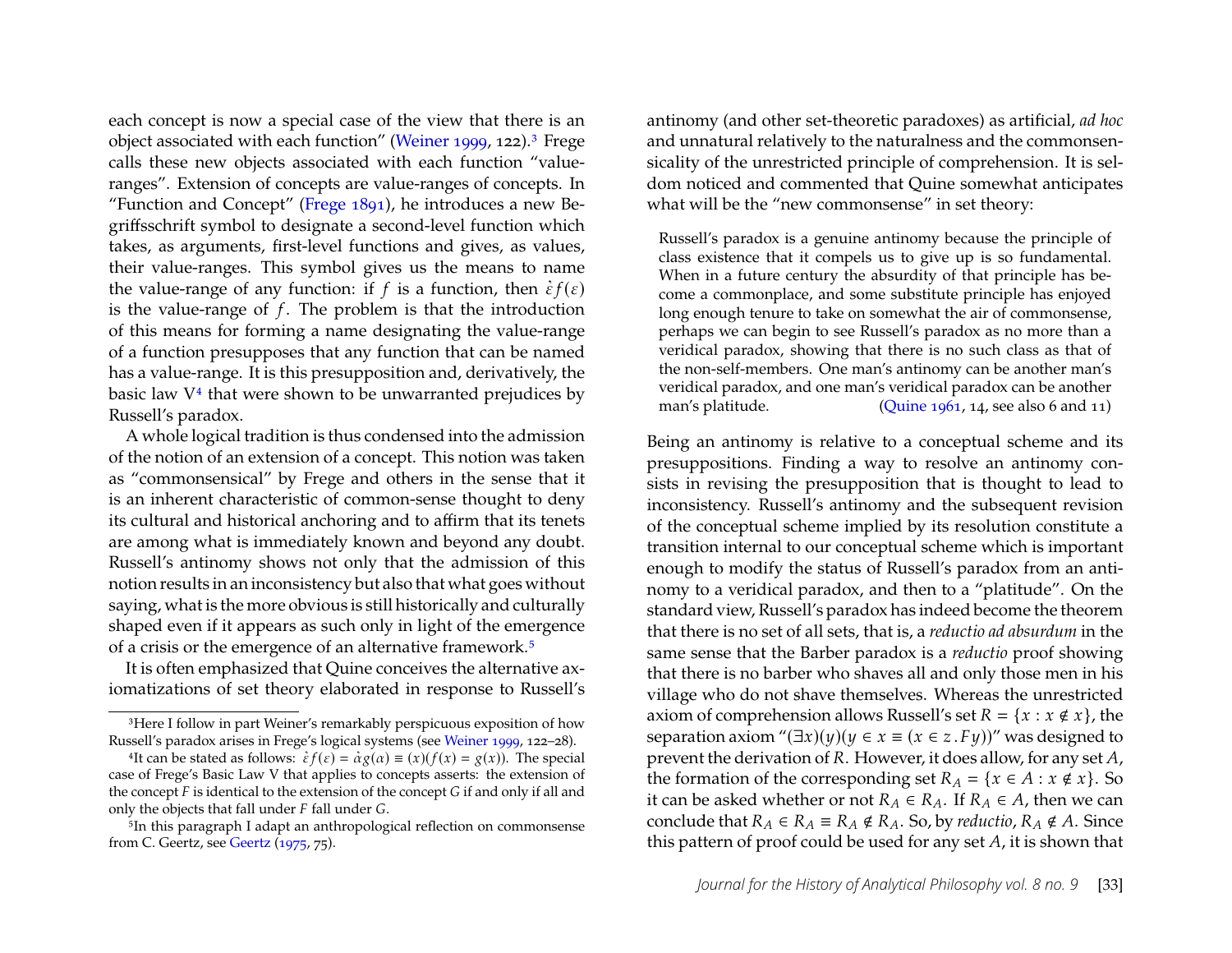for every set  $A$  there is a set that is not an element of  $A$ . In brief, in *ZF*, Russell's paradox is turned into a proof of the following theorem: there is no universal set, i.e., not set that contains all sets as elements. To classify Russell's paradox as telling the truth about the universal set, as Zermelo does, amounts to favor one way of resolving the paradox over other ones (50–51, for a presentation of Zermelo's proof). What was a theorem specific to Zermelo's axiomatization of set theory has later become a truth about the universe of sets according to the standard view of set theory. But this theorem is relative to specific axiomatic theories of set theory, Zermelo set theory and its variants. The only thing that is shown is that one cannot have a universal set while assuming Zermelo's axiom of separation.

In Quine's eyes, the point of Russell's antinomy produced by the "class of of all classes that are not members of themselves" is not that there is no universal set *V.* It is neither that there is no sense to talk of classes that are not members of themselves or properties that are not instantiated by themselves. Quine's interpretation of Russell's antinomy departs also from Russell's own. Russell's diagnosis is that the antinomy (and other kindred paradoxes) proceeds from a vicious circle: it violates the principle according to which "[w]hatever involves *all* of a collection must not be one of the collection" [\(Russell 1908,](#page-18-4) 30). In other words, the definition of the paradoxical class *R* is "impredicative". However, "[i]mpredicative specification is not visibly more vicious than singling out an individual as the most typical Yale man on the basis of averages of Yale scores including his own" [\(Quine 1963,](#page-18-5) 243, [1987a,](#page-18-2) 93–94, and Morris's book, 57–58, 101– 102, 129). Accordingly, the only logical consequence of Russell's antinomy is that "there is no class, empty or otherwise, that has as members precisely the classes that are not members of themselves" [\(Quine 1961,](#page-18-1) 13; compare with [Russell 1937,](#page-19-0) §101), thus that "not all open sentences determine classes" [\(Quine 1963,](#page-18-5) 3). Then, "a major concern in set theory is to decide what open sentences to view as determining classes" [\(Quine 1961,](#page-18-1) 13; compare

with [Russell 1937,](#page-19-0) §102). As it is masterly explained by Morris, with *NF*, Quine aims to maintain as much as possible of the naïve unrestricted axiom of comprehension while preventing the emergence of paradoxes by balancing it out with a stratification procedure. This procedure consists in imposing syntactical conditions on a formula so that it appears as an instance of the stratified comprehension axiom " $(\exists x)(y)(y \in x \equiv \varphi)$ " (where " $\varphi$ " is stratified and x is not free " $\varphi$ ") and as a *NF* theorem. A formula A is said to be stratified if and only if there is an assignment of numerals to their variables such that each occurrence of "∈" is to be found in contexts of the form  $n \in n^{+1}$ . This procedure blocks Russell's paradox: if A is an unstratified formula as " $x \notin x$ ", then the formula " $(\exists x)(y)(y \in x \equiv x \notin x)$ " is not a *NF* theorem. Contrary to an axiomatic set theory with a separation scheme but not unlike set theory with unrestricted comprehension, *NF* does not prevent the formation of the universal set: the stratified formula " $x = x$ " may occur in an instance of the stratified comprehension axiom in place of " $\varphi$ " so that the existence of *V* is an *NF* theorem. From a Quinean viewpoint, to consider that there is no universal set as the main truth disclosed by Russell's paradox turns out to be a fallacious retrospective interpretation of the paradox rooted in the acceptance of Zermelo's axiom of separation which is one among many ways out of Russell's paradox. One of the most important contributions of Morris's book is to show why what has become natural, what has become the putative new commonsense in set theory is no more conceptually and mathematically justified than what has since been recurrently regarded as an anomaly, that is, *NF.* Through historical contextualization and comparative exercises, Morris highlights how the standard view of set theory is, in some sense, ideological, meaning that it attempts to erase its parochial dimension.

The renewal of Quine's scholarship during the last twenties years has been primarily focused on the metaphysical and epistemological aspects of his naturalism. So Morris's contentions that "[Quine's] early work in logic and the foundations of math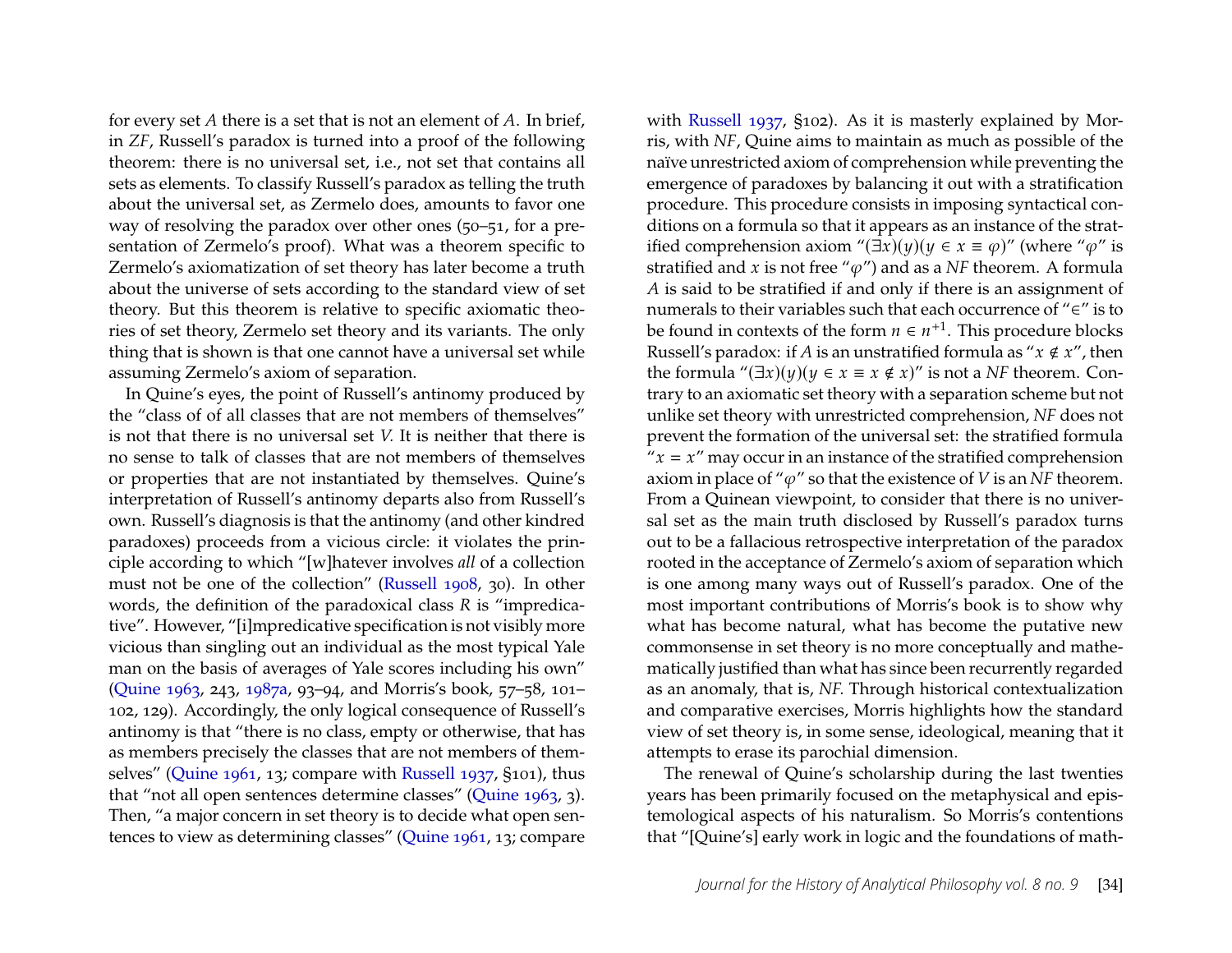ematics shaped his general approach to philosophy" (ix) and that the "core concern's of Quine's philosophy emerg[es] from his logical work" (61) are all the more important in that they bring to the foreground the basic idea that Quine's philosophy can not be properly understood without giving to his views on logic and mathematics their proper and rightful place. In that respect, *Quine, New Foundations, and the Philosophy of Set Theory* is a major contribution to our understanding of Quine's philosophy. Among the most significant and insightful analyses to be found in Morris's book are the following: a detailed examination of how *NF* is able to prevent the emergence of set-theoretical paradoxes (section 3.2); an invaluable discussion of Quine's way out of the problem of the unity of proposition in his earliest logical works (105; see also [Morris 2015\)](#page-17-0); a fruitful approach of Quine's masterpiece *Set Theory and its Logic* interpreted as a paradigmatic instance of Quine's philosophical program as exposed in *Word and Object* [\(1960,](#page-18-0) 125–34); a detailed commentary of Quine's pluralism in *Set Theory and its Logic* [\(1963\)](#page-18-5), both in its philosophical and logical aspects (130–34, 185–94).

In what follows, I will focus my critical remarks on three issues central to Morris's argumentation: (1) the logic of set theory; (2) Quine's departure from Russell's theory of types; (3) the nature of naturalism.

#### **1. Set Theory and Its Logic**

Echoing some of Dreben's seminal remarks [\(Dreben 1990\)](#page-17-5), Morris argues that the core problems of Quine's philosophy emerge from his early logical works and that the naturalist mode of philosophical activity favored by Quine is first illustrated in his early logical and set-theoretical contributions. In comparison to the detailed and perceptive analyses devoted to Cantor (chaps. 1 and 2), Russell (chaps. 2 and 4), or Boolos (chap. 6) and given that Quine's philosophy of set theory is internally connected to his philosophy of logic and mathematics, one may nevertheless be surprised how little is said about many of Quine's central theses in philosophy of logic and mathematics.

To give an example in support of this assessment, I will focus on Morris's analyses on the relationships between *NF*, Russell's theory of types and Zermelo set theory. As Morris shows, Quine explicitly devised *NF* by combining insights of both Russell's theory of types and Zermelo set theory (section 3.1). From Russell's theory of types, he gains the insight of typical ambiguity—the variables of a formula are typed but it is not yet specified which types they are indexed to—and reinterprets it so that "what the typing restriction does is to provide a syntactic test for which formulas actually determine classes" (62), that is, for which formulas are stratified. Thus, Quine resolves Russell's antinomy and devises a new and original set theory while avoiding the undesirable consequences of the non-cumulative hierarchy of the universe into levels in Russell's simple theory of types reduplication of arithmetic at each level of the hierarchy of types and lack of "big classes", notably the universal class *V* and absolute complement classes—and rejecting the axiom of reducibility. From Zermelo, Quine gains the insight "that a meaningful open sentence may or may not determine a class, and that it can be left to the axioms to settle which ones do" [\(Quine 1987b,](#page-18-6) 288; see Morris's book, 64–65). Instead of excluding all the unstratified formulas from the language on the grounds of their alleged typical or categorial meaninglessness, Quine leaves it open that they may not determine a class according to which classes the axiom of stratified comprehension yields. Since Quine rejects Russell's hierarchy of types, variables are not typed and restricted in range to a domain of significance but are general in Zermelo's sense. Yet the axiom of stratified comprehension does not rule out, as Zermelo's axiom of separation does, the existence of a universal class and absolute complements.

Morris points out that, in addition to this genesis which traces *NF* back to Russell's simple theory of types and Zermelo set theory, Quine examines the structural relations between theory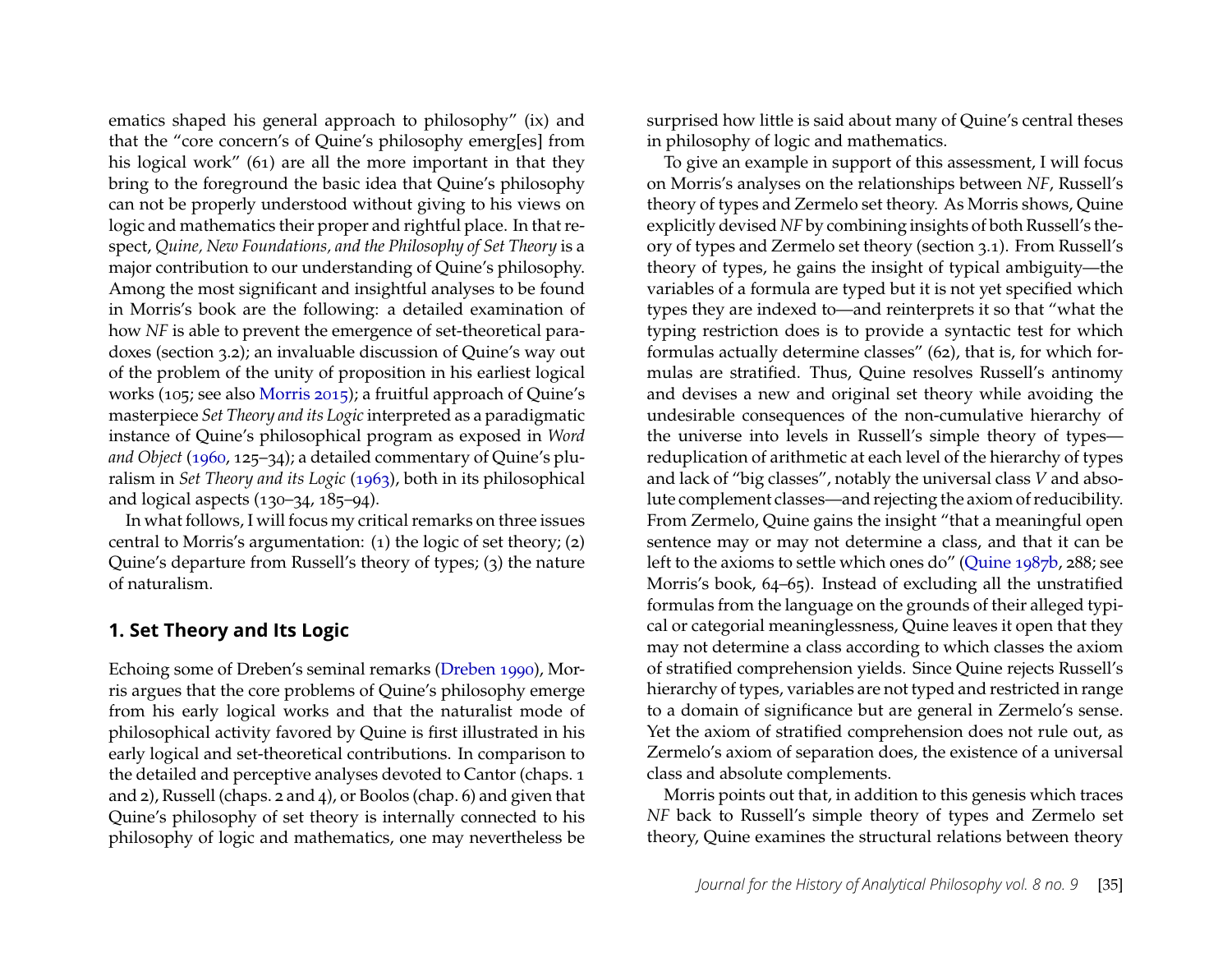of types and Zermelo set theory to show that the "hierarchical structure [*of the theory of types*] leads to Zermelo theory and then finally to his own *NF*" (189). The "easy slip into Zermelo's system by successive deliberate refinements of the Theory of types, as seen in *Set Theory and Its Logic*" [\(Quine 1986b,](#page-18-7) 590) consists in translating a many-sorted logic with typed variables—"theory of types with special variables" [\(Quine 1963,](#page-18-5) 270)—i.e., indexed variables ranging only over entities of a determinate type, into a first-order set theory with general variables restricted to the appropriate typed predicates—what Quine calls a "standardized theory of types" or a "theory of types with general variables". Instead of providing each variable with a specific index of type, it is possible to resort only to one style of variable and to introduce a typing predicate  $T_n$ . Logical schemata as " $(x_n) F x_n$ " and " $(\exists x) F x_n$ " can be rewritten, respectively, as " $(x) (T_n x \supset F x)$ " and " $(\exists x)(T_n x \cdot Fx)$ ". This procedure of translation consists in eliminating typed variables in favor of typing predicates, showing then how to derive Zermelo set theory by converting typed variables into a cumulative type hierarchy with general variables (130–34, 189–94; [Quine 1956,](#page-18-8) [1963,](#page-18-5) chap. XII, [1987b,](#page-18-6) 287). Morris comments on this procedure as follows:

Quine moves to Zermelo set theory with its unrestricted (with regard to type) variables not merely as a reaction to the undesirable features of types but rather as a natural generalization of types' hierarchical structure. Whereas other philosophers of set theory have ruled out types as set theory, often by fiat, Quine engages with both theories to demonstrate how we might see the interconnections between them. ...

Here, we see just the sort of philosophy of set theory in which Quine engages. Rather than looking at differences and attempting to privilege one set theory over another, he tries to see their similarities. For Quine, coming to understand the realm of sets means investigating sets from the various perspectives that different set theories allow for. His endeavor in set theory, as in much of science, is cooperative rather than exclusionary and aims to broaden our knowledge through pluralism about set theory. This moving from noncumulative to cumulative types perhaps allows us to bet-

ter understand the apparent hierarchical structure of sets. It was always present in both types and Zermelo set theory, and Quine has now shown us explicitly how the idea connects the two approaches to set theory.  $(190-92)$ 

What is underemphasized in Morris's account is the interplay between Quine's philosophy of logic and his philosophy of set theory. Indeed, two central features of Quine's conception of logic are involved both in the procedure for translating Russell's theory of types into Zermelo set theory described above and in his philosophy of set theory: the first one relates Quine's philosophy of set theory to the important turn in the history of 20<sup>th</sup>-century logic "which led to the demise of type-theory as the fundamental background logic in favor of first-order theories" [\(Mancosu 2010,](#page-17-6) 370); the second feature is Quine's conception of the variable.

In *Set Theory and Its Logic*, while commenting on Russell's theory of types, Quine asserts:

In general it is convenient in presenting formal systems of set theory to be able to assume the standard logic of truth functions and quantifiers as a fixed substructure requiring only the addition of axioms appropriate to the special set theory in question.

[\(Quine 1963,](#page-18-5) 248)

At the moment of the publication of *STL*, the idea that mathematical and logical work in set theory should be pursued in a first-order framework or, at least, that the axiomatization of set theory requires only a first-order framework was not new to someone involved in the field of logic (even though the claim was contested). However, the evolution was slow until the socalled "triumph of first-order languages". Without going into the details of the history of the emergence of first-order logic as such or as an underlying logic<sup> $6$ </sup>, a few remarks will help to

<span id="page-7-0"></span><sup>6</sup>By "underlying logic" I mean "a logic applicable to any particular mathematical area in the following manner: one specifies a vocabulary and particular axioms in this vocabulary, and uses instances of quantificational axioms and inferences rules to obtain the results peculiar to the particular area" [\(Goldfarb](#page-17-7) [1979,](#page-17-7) 352).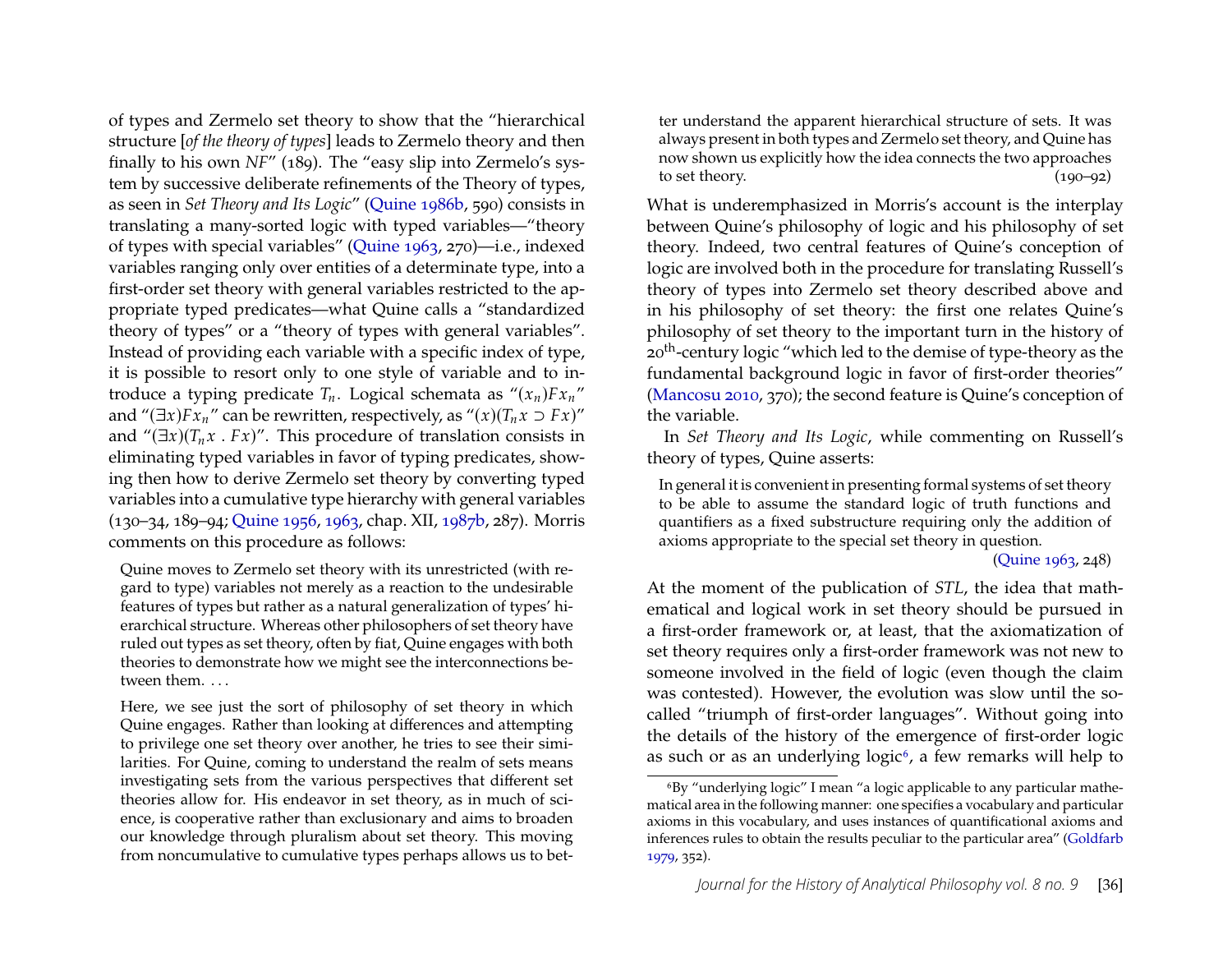convey a sense of how important is this historical turning point to understand Quine's philosophy of set theory.

The 1930s was the scene of a progressive and important shift from theories of types as the most widespread underlying logic to first-order logics as an underlying logic for axiomatizing set theory.[7](#page-8-0) Quine's [1936](#page-18-9) article "Set-Theoretic Foundations for Logic" was a contribution to this shift. It might be thought that Gödel's metalogical theorems (most notably Gödel's completeness theorem and first incompleteness theorem) were taken as decisive arguments. Still, these metalogical results did not settle the issue of which underlying logic to adopt: even after Gödel's main metalogical theorems, logicians such as Gödel, Tarski, Hilbert, and Carnap continued to use higher-order variants of the simple theory of types. More than that, the Upward Löwenheim-Skolem Theorem—according to which any first-order theory with an infinite model has models of arbitrarily large cardinalities—implies that, contrary to higher-order theories (under conditions), no first-order theory with infinite models can be categorical, that is to say, no first-order theory can specify a unique model up to isomorphism. Accordingly, no first-order axiomatized set theory is able to rule out unintended or "nonstandard" models and thus to specify a unique model even for the natural numbers. It is a noticeable fact, though, that during the 1930s, logicians and philosophers such as Tarski, Quine, Bernays, and Gödel emphasized the fact that with suitable axioms for set theory, first-order logic is sufficient for regimenting mathematical proofs. As a firstorder theory, *NF* exemplifies this actual possibility: Quine uses only a single style of variable and membership is his only primitive predicate—identity is eliminable, being defined in terms of membership and first-order logic. In his early logical works, one of his main justifications for adopting first-order logic as an underlying logic is that "with the help of the special relation

'∈' we can translate set theory and mathematics into the lower functional calculus [i.e., first-order logic]" (Quine 1940,147). This justification is of a "pragmatic" sort, close to Morris's notion of set theory as explication, insofar as it has to do with the application of logic. The first-order notation so elaborated can then be expanded by adding to it extralogical predicates specific to distinct scientific areas [\(Quine 1960,](#page-18-0) 160, and [1986a,](#page-18-10) 97–98). Logic in this sense becomes the "common denominator of all not wholly trivial theories" [\(Quine 1942/2018,](#page-18-11) 13, see also [1951a,](#page-18-12) 2). Quine's promotion of first-order logic leads to a demarcation between logic and set theory and, derivatively, to a demarcation between logic and mathematics. This twofold demarcation underlies the distinction, in his early works, between logic in a strict sense—i.e., including only truth-functional and quantificational logic—and logic in a wide sense—i.e., including also set theory. However hesitant Quine seems to be about the domain of logic in his early works, it is all the more important to keep in mind that what he calls "general theory of quantification" is not a subsystem of a higher-order logic system—contrary, for instance, to Hilbert and Ackerman's "restricted functional calculus" which was a subsystem of an "extended functional calculus". Quine rejects even the idea that ultimately a notion of order can be coherently applied to the notions of variable and logic. All the notations of logics whose order is higher than 1 are therefore reinterpreted as languages of a first-order theory of sets. To the letter, it should then be said that there is nothing like a "first-order" logic. The label "first-order logic" is misleading since higher-order logic proves to be, in Quine's phrase, "set theory in sheep's clothing" [\(Quine](#page-18-10) [1986a,](#page-18-10) 66; see also [1963,](#page-18-5) 257–58). More generally, Quine does not agree with the interpretation of the general logical principles that progressively imposed itself, and which was closely related to the emergence of the model-theoretic paradigm.

It is often argued that not only was the very idea of an underlying logic foreign to the logical universalism of Frege and Russell, but also the distinction between first-order logic and

<span id="page-8-0"></span><sup>7</sup>For references to classical works by Tarski, Hilbert, Gödel, and Bernays, see [Ferreirós](#page-17-8) [\(2001\)](#page-17-8).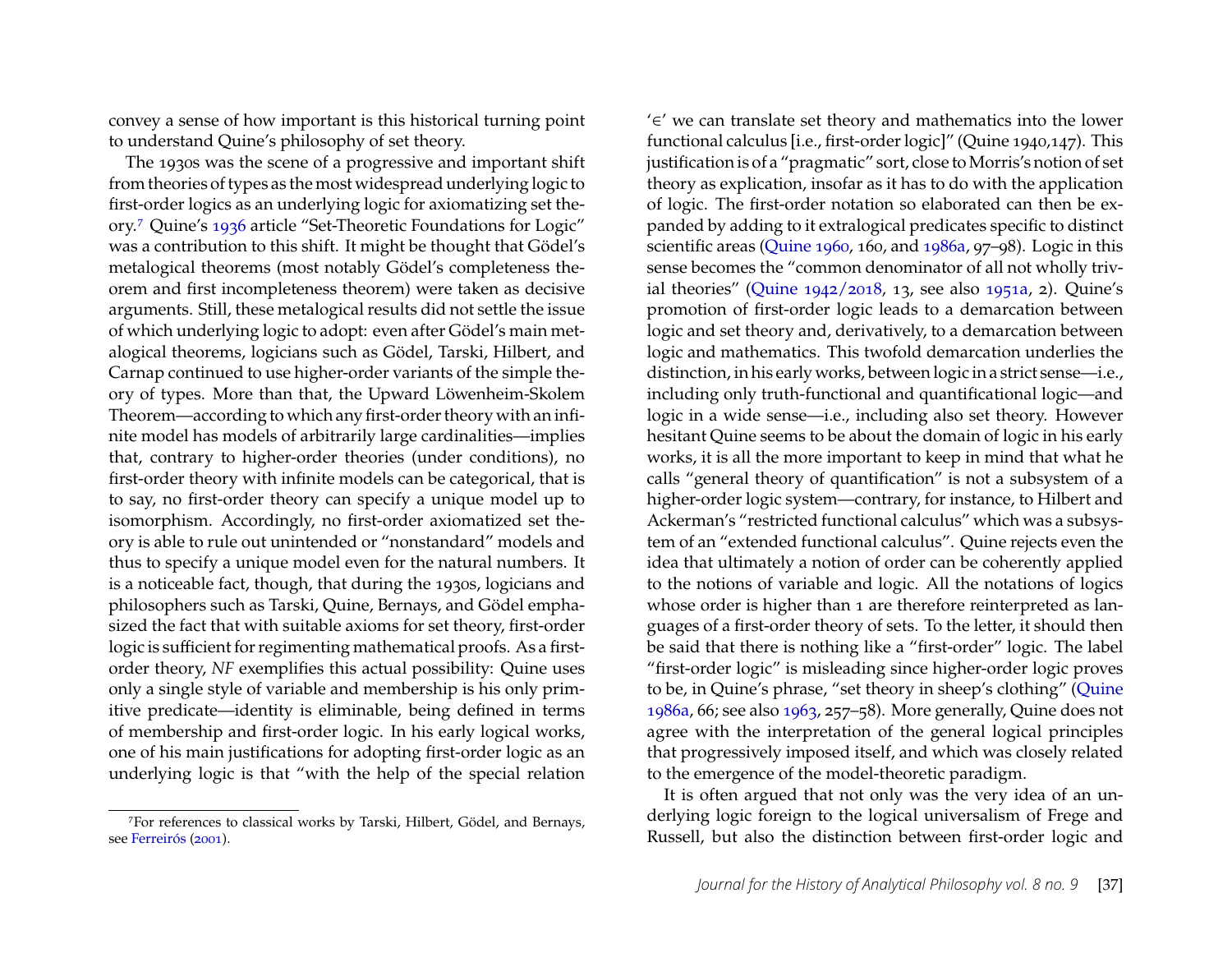higher-order logics. Even if Quine's conception of logic is, in this respect, at odds with basic tenets of logical universalism, it involves a conception of variable close to that usually ascribed to partisans of logical universalism according to which variables are intrinsically and absolutely unrestricted in range. Quine's conception of the variable is at the center of his conception of logical notation. That "the quest of a simplest, clearest overall pattern of canonical notation is not to be distinguished from a quest of ultimate categories, a limning of the most general traits of reality" [\(Quine 1960,](#page-18-0) 160) does not mean that the canonical notation should be built according to predetermined categories, be they be categories of variables or categories of predicates. The only categorial distinctions allowed by Quine are between variables and predicates and between names and sentences. In particular, canonical notation does not include distinctive styles of variable but only "general variables", variables that are "regarded as taking as values any objects whatever; and among these objects we are to reckon classes of any objects, hence, also classes of any classes" [\(Quine 1937,](#page-18-13) 81). Variables are intrinsically unrestricted in range and each of them confers the same unrestricted generality.

This conception of the variable is, to a certain extent, partially justified by Quine's putative observation that "notations with one style of variables and notations with many are intertranslatable" [\(Quine 1969a,](#page-18-14) 92) so that the style of variable is an arbitrary matter. Indeed, combined with the stratification device, this mutual translatability is regarded by Quine as showing that "even under the theory of types the use of distinctive styles of variables, explicitly or even implicitly, is the most casual editorial detail [since] it is a distinction which is not invariant under logically irrelevant changes of typography" [\(Quine 1951b,](#page-18-15) 132–33). One remarkable consequence, notably put forward against Carnap, is that the subclass/category distinction is not "invariant under logically irrelevant changes of typography". Category questions are "questions of the form 'Are there so-and-so's?' where the so-and-so's purport to exhaust the range of a particular style of bound variables" while subclass questions are "questions of the form 'Are there so-and-so's?' where the so-and-so's do not purport to exhaust the range of a particular style of bound variables" [\(Quine 1951b,](#page-18-15) 130). When a many-sorted notation is changed into a notation with a general variable, categorial questions turn into subclass questions; when a notation with a general variable is changed into a many-sorted notation, subclass questions turn into categorial questions.

Hintikka complains that Quine's conception of the variable prevents the very formulation of the "problem of categories in the original Aristotelian sense of the word, for those categories were primarily the irreducibly largest classes of entities that can be considered together" [\(Hintikka 1997,](#page-17-9) 220). Quine's method of "relativization" [\(Quine 1963,](#page-18-5) 235) at work in the procedure of translation described above does not undermine Hintikka's judgment since "the very point of categorial distinctions is that several ranges of quantifiers can not be obtained by relativization from an absolute all-comprehensive class of entities" [\(Hintikka](#page-17-9) [1997,](#page-17-9) 220). The method of "relativization" consists in restricting the range of values of the variable of a quantificational schema by introducing the appropriate predicate in the restrictive clause so that the limitation is extrinsic as it does not bear on the fact that the variables are taking any objects as values whatsoever. Russell already knew that any variable restricted by relativization would simply occur in the antecedent clause of a conditional whose variables are unrestricted (or if not, they would in turn require a new antecedent clause involving unrestricted variables). He came to conclude that the restriction of the range of a universally quantified variable by a relativization procedure cannot account for distinctions of types [\(Gandon 2013\)](#page-17-10). Hintikka's concurs with Russell in holding that a method of relativization such as Quine's can only yield subclasses of a domain of quantification.

So Morris's emphasis on the conception of set theory as explication leads him to underemphasize two crucial aspects of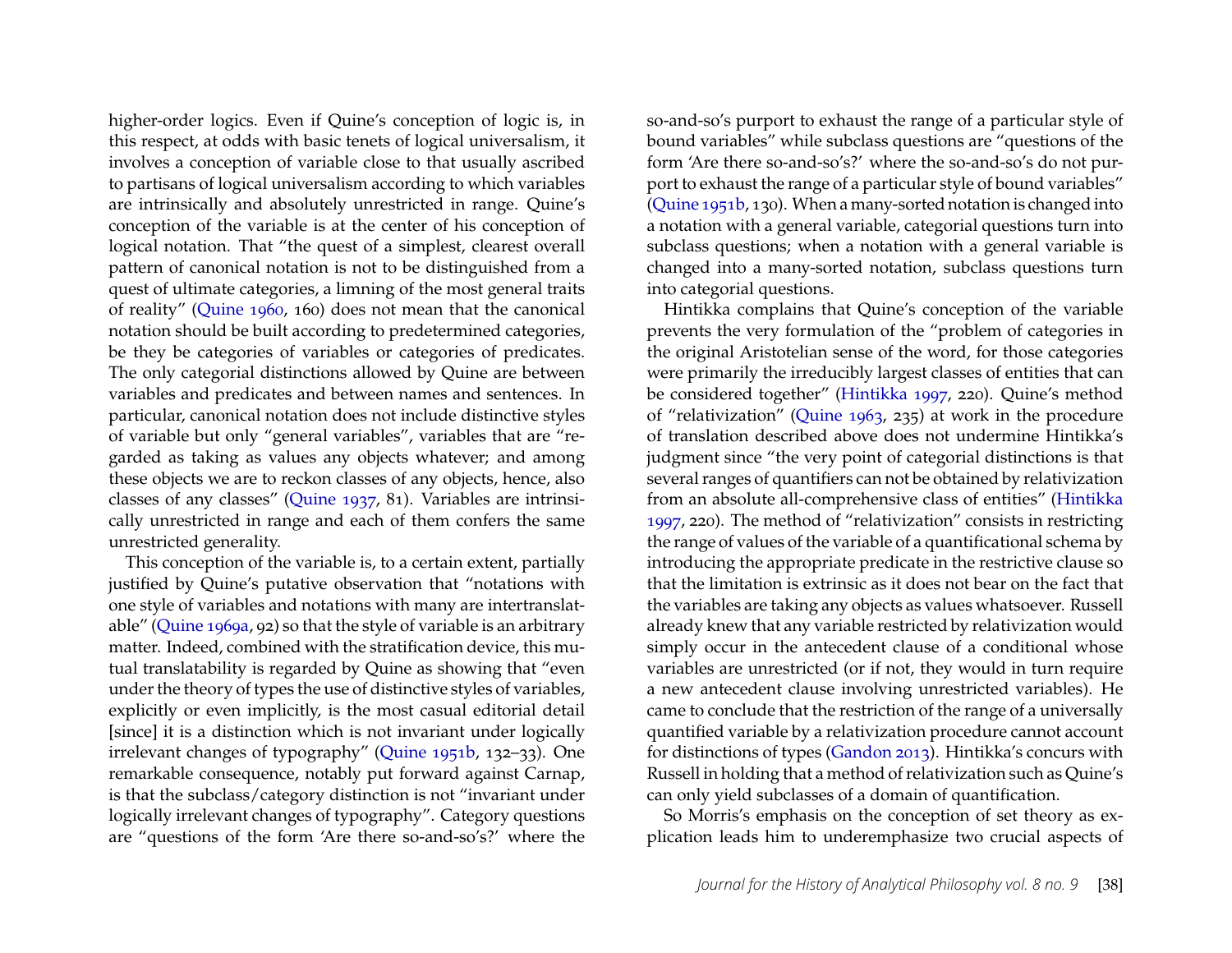Quine's philosophy of set theory: first, the conception of logic as "first-order logic" involved in *NF*; second, the conception of the variable that relates Quine's conception of logic to logical universalism. Furthermore, Morris's exegetical perspective leads him to underestimate one of the main reasons why Quine rejects Russell's theory of types.

According to Russell, even though a typed variable is a restricted variable, a type is not to be thought of as the extension of a predicate—i.e., the predicate in the restrictive clause. So the limitation by typification is not to be understood as an extrinsic limitation by hypothesis on the range of the variable. The whole point of Russell's reasoning is to show that a type cannot be assimilated to an extension and then that type limitation cannot be assimilated to hypothetical restriction. The distinction between unrestricted variable and restricted variable and the distinction between absolute variable and relative variable should not be conflated:

From Russell's perspective, a relative restriction would correspond to a restriction set via a hypothetical clause, while an absolute restriction would correspond to a type restriction. In the latter case, any entity which does not belong to the range of the variable cannot replace *salva significatione* any entity of the domain. This is the reason why type restriction can be called absolute.

#### [\(Gandon 2013,](#page-17-10) 216)

Quine's departure from Russell's theory of types is premised, at least in part, on his rejection of this absolute/relative distinction as being based on "categorial fences" [\(Quine 1960,](#page-18-0) 229), that is, boundaries of sense. Hintikka's criticisms addressed to Quine's conception of the variable make it explicit that among his reasons for rejecting Russell's theory of types is his wholesale dismissal of the traditional project of a theory of categories. This brings me to my second critical comment.

#### **2. Types, Categories, and Nonsense**

Morris often points out that in *NF*, stratification is not a condition of meaningfulness (63–64, 130–32) and that this feature of *NF* constitutes a decisive departure from Russell's theory of types. In Russell's theory of types, for a set-theoretic formula or statement to be meaningful, variables on the left- and righthand sides of the membership relation had to be of consecutive ascending types. Thus ( $\alpha \in \beta$ ) is a formula only if the values of  $\beta$  are of type  $n + 1$  and the values of  $\alpha$  are of type  $n$ . Otherwise,  $(\alpha \in \beta)$  is neither true nor false but meaningless [\(Russell](#page-19-0) [1937,](#page-19-0) Appendix B). Theory of types relates types, propositional functions, and nonsense through the notion of "range of significance". A type is characterized as a range of significance of a propositional function, i.e., as the collection of the arguments for which the function in question is significant, that is, has a value [\(Russell 1908,](#page-18-4) 236). Every propositional function has a range of significance and that ranges of significance form types. The vicious circle principle implies that the different ranges of significance corresponding to different logical types are hierarchized, mutually exclusive and collectively exhaustive.

On the contrary, "[i]n *NF* there are no types. Nor is it required that formulas be stratified to be meaningful. Stratification is simply an ultimate, irreducible stipulation to which a formula is to conform *if* it is to qualify as a case of  $'Fx'$  in the particular axiom schema [of comprehension]" [\(Quine 1963,](#page-18-5) 289). Formulas that do not pass the syntactic test of stratification are simply false since, differently from the vicious circle principle implemented in Russell's theory of types, stratification does not consist in a condition of meaningfulness.

At the core of Russell's theory of types lies a view of nonsense that is rejected by Quine. In other words, not only, as Morris emphasizes, does Quine disagree with Russell in not conceiving stratification as a condition of meaningfulness but he also dismisses the view of nonsense presupposed by Russell's ver-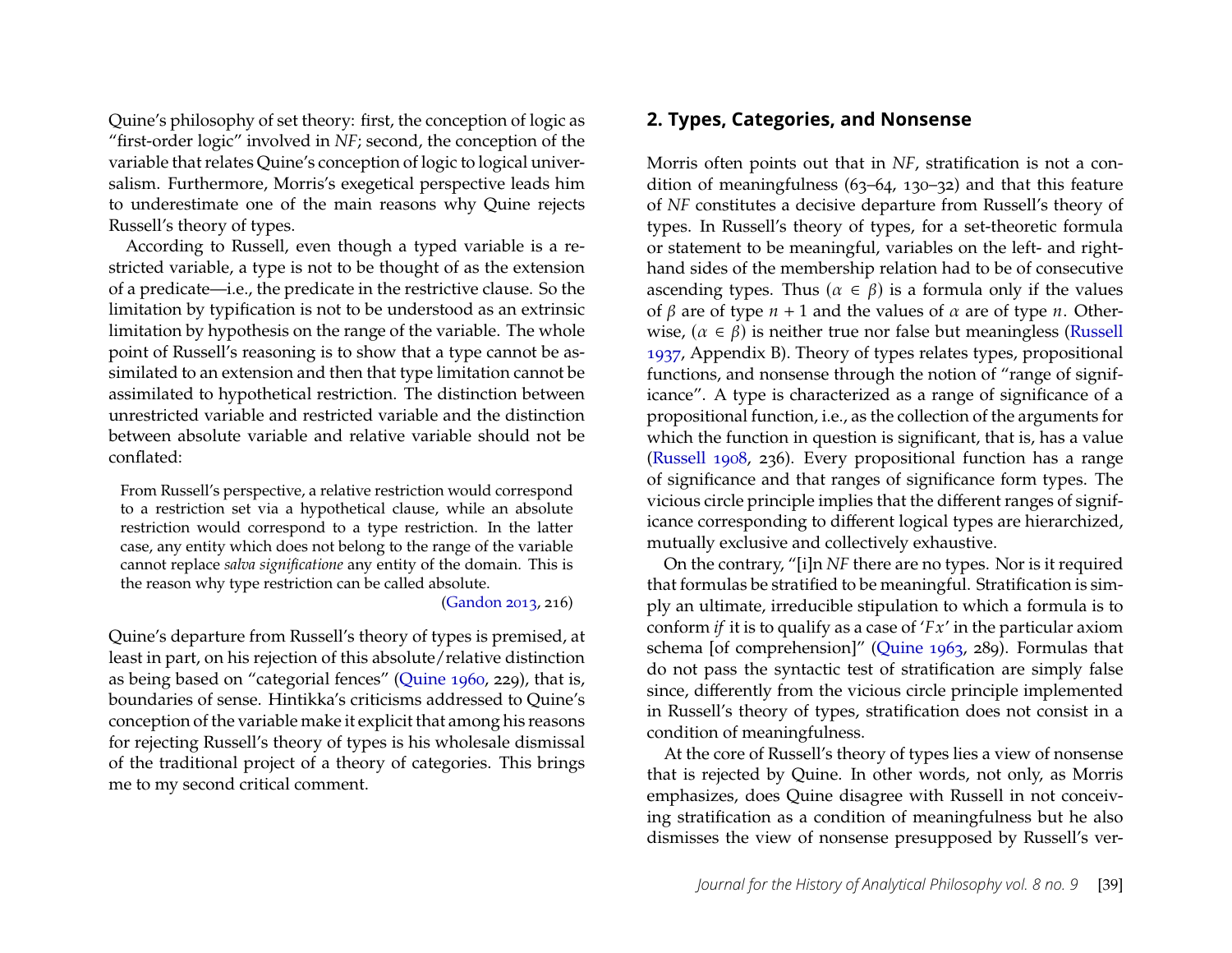dicts of nonsensicality applied to formulas or statements that infringe the vicious circle principle. Although central to Quine's philosophy of set theory, this last point is, on the whole, neglected by Morris. The violation of the restrictions resulting from the non-cumulative hierarchy of types produces a "substantial" or "positive" nonsense: a "nonsense got by combining terms whose meaning is such that nonsense results from putting them together" [\(Diamond 1991,](#page-17-11) 112). This variety of "positive" nonsense may be called "categorial nonsense" and characterized as follows: the categorial nonsense of a grammatically well-formed statement or formula is due to an *a priori* incompatibility between the categories to which some of its meaningful constituents belong [\(Diamond 1991,](#page-17-11) 95–96; see also [Ryle 1938,](#page-19-2) 188). In such a view, "Caesar is a prime number" is neither true nor false but meaningless inasmuch as its subject falls outside the range of significance of the predicate in that it does not belong to the right type or category in order for the predicate to be ascribed to the subject. Quine sees this view of nonsense at work in Ryle's doctrine of "category-mistakes" ("type-trespasses" or "type-errors") according to which an assertion including at least one expression that is not "of the right type" to be combined with the other expressions in the required and legitimate manner—for example, "Saturday is in bed"—is neither true nor false but "absurd" [\(Ryle](#page-19-2) [1938,](#page-19-2) 188).[8](#page-11-0) Ryle's doctrine finds support in Russell's theory of types:

There is a recurrent notion among philosophers that a predicate can be significantly denied only of things that are somehow homogeneous in point of category with the things to which the predicate

applies; or that the complement of a class comprises just those things, others than members of the class, which are somehow of the same category as members of the class. [This point of view] is part and parcel of the doctrine that "This stone is thinking about Vienna" (Carnap's example) is meaningless rather than false. This attitude is no doubt encouraged by Russell's theory of types, to which, by the way, Mr. Strawson seems to think modern logic is firmly committed.

[\(Quine 1953,](#page-18-16) 153; see also [1960,](#page-18-0) 220, [1969a,](#page-18-14) 96, and [1987a,](#page-18-2) 191)

Against this view, Quine argues that, from a logical point of view, such statements should be treated as false statements in exactly the same manner as the rest of the false statements. Yet his repudiation of any view of nonsense admitting a variety of categorial nonsense does not lead him to elaborate an alternative *theory* of nonsense according to which *all* cases of alleged categorial nonsense would be reducible to false statements. There is no "falsidical" theory of nonsense in Quine.<sup>[9](#page-11-1)</sup> As it is now well established, Quine's reflections on meaning, synonymy and nonsense do not amount to a theory of meaning, that is, to the formulation of necessary and sufficient conditions for meaningfulness, but to a denial of the necessity and possibility of such a project.

The alleged categorial nonsense of statements like "Virtue is not square" or "Caesar is a prime number" follows directly from the application of Russell's theory of types. For Ryle, Carnap, or Strawson, one of the most compelling reasons for holding the first statement to be nonsense rather than a truism or the second to be nonsense rather than an obvious falsehood or a "silly sentence" [\(Quine 1960,](#page-18-0) 229) is the need to dissolve the antinomy to

<span id="page-11-0"></span><sup>8</sup>The "absurdities" to which type-trespasses give rise are conceived by Ryle to be symptoms of differences in logical or conceptual categories. Ryle's claims that they are such things as category-mistakes and that category-mistakes are positive absurdities became a widespread view in the 1940s and 50s so much so that Arthur Prior came to argue that anyone who thinks of category-mistakes as false rather than meaningless "must nowadays count themselves among the heretics" [\(Prior 1954,](#page-17-12) 26).

<span id="page-11-1"></span><sup>9</sup>On the relation between Quine's position and the "no-nonsense" or "falsidical" view, see [Horn](#page-17-13) [\(2001,](#page-17-13) 110–21), [Prior](#page-17-12) [\(1954,](#page-17-12) 31, [1962a,](#page-17-14) 118), and [Dia](#page-17-11)[mond](#page-17-11) [\(1991,](#page-17-11) 96). It is worth mentioning that Diamond defends Quine's reading of the Fregean principle of context against Dummett's criticisms, showing that his reading implies the rejection of the substantial conception of nonsense and amounts then to a radical reorientation of semantics [\(Diamond 1991,](#page-17-11) 108–10). On the different topics surveyed in this section, see [Narboux](#page-17-15) [\(forthcoming,](#page-17-15) chap. 5).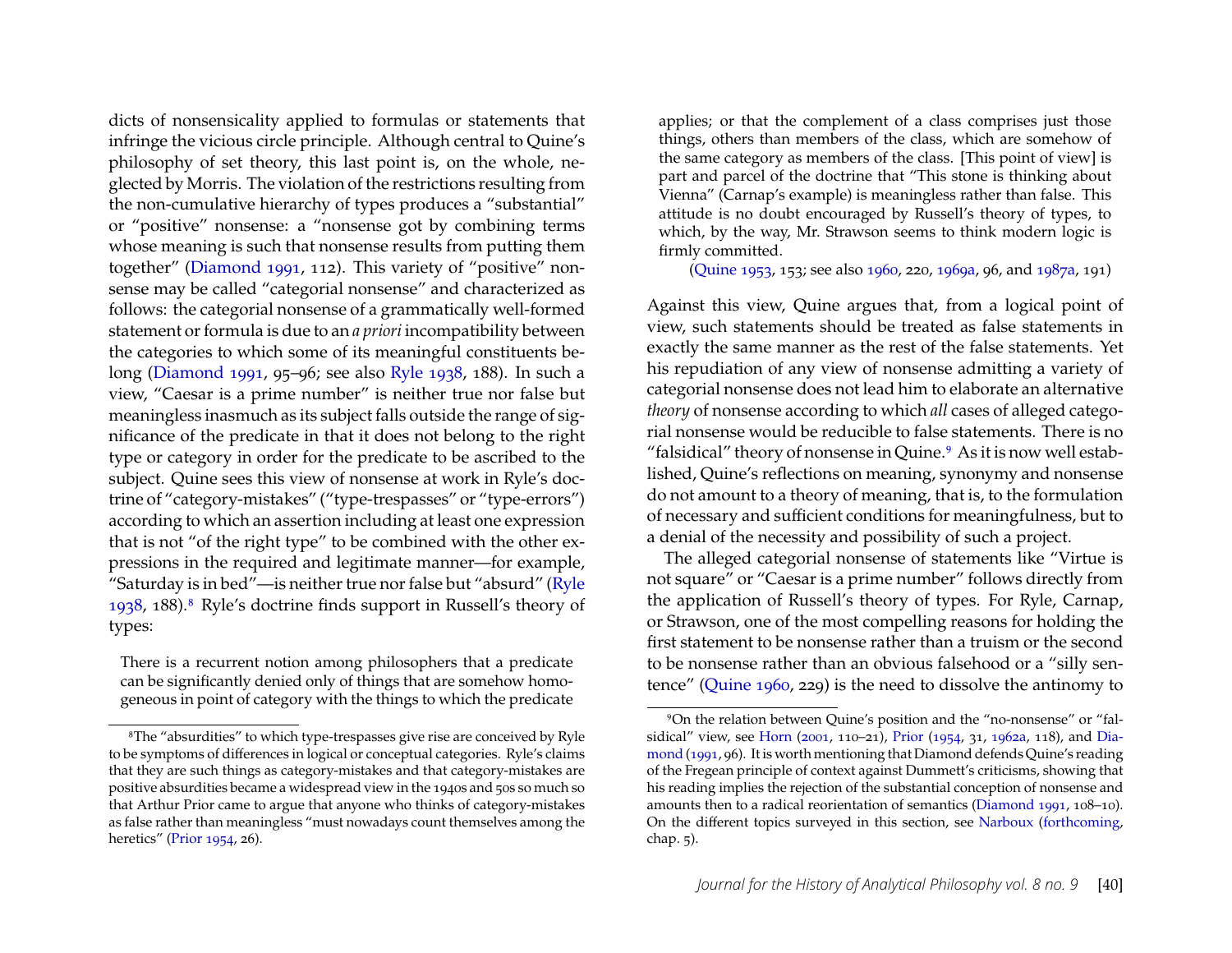which "the class of all classes that do not belong to themselves" gives rise [\(Prior 1954,](#page-17-12) 26–27). Four elements of response to this line of thought can be offered. First, as Morris lucidly spells it out, *NF* is the demonstration that neither Zermelo set theory nor Russell's theory of types (either in its simple or in its ramified version) are logically required to settle Russell's antinomy. Second, "the trouble is that the restriction [related to the hierarchy of types] is far more severe than needed in barring the paradoxes" [\(Quine 1987a,](#page-18-2) 95). Russell's antinomy does not show that it is illegitimate and paradoxical to admit unrestricted variables and that only typed variables should be admitted but only that it is paradoxical to consider that the values of an unrestricted variable form a class in the set-theoretic sense. Third, if "even under the theory of types the use of distinctive styles of variables, explicitly or even implicitly, is the most casual editorial detail [since] it is a distinction which is not invariant under logically irrelevant changes of typography" [\(Quine 1951b,](#page-18-15) 132–33), then Russell's theory of types is superfluous both as a solution to the antinomy and as a logical and notational framework. Fourth, "there is no evident standard to what to count as a category, or category word" [\(Quine 1969a,](#page-18-14) 91): either the notion of category is explained by the notion of the range of a distinctive style of variable, however, "the style of variable is an arbitrary matter" [\(Quine 1969a,](#page-18-14) 92); or the notion of category is explained by the notion of a substitution class—"expressions belong to the same substitution class if, whenever you put one for the other in a meaningful sentence, you get a meaningful sentence" [\(Quine](#page-18-14) [1969a,](#page-18-14) 92)—but there is no available criterion of meaningfulness on which to ground this notion of substitution class.

The *a priori* delineation of categories forming as many subuniverses, subdomains, or "ranges of significance", whether they be hierarchized in non-cumulative levels as in Russell's theory of types or not, is extrinsic to what is required from a logical point of view:

All in all, I find an overwhelming case for a single unpartitioned universe of values of bound variables, and a simple grammar of predication which admits general terms all on an equal footing. Subsidiary distinctions can still be drawn as one pleases, both on methodological considerations and on considerations of natural kind; but we may think of them as distinctions special to the sciences and unreflected in the structure of our notation. [\(Quine 1960,](#page-18-0) 230)

Quine's departure from Russell on this point is reflected in two other elements of his philosophy relevant to his views on set theory.

The first element is Quine's conception of logical notation and the way it differs from Russell's "logically perfect language". Whereas Russell takes for granted that there are and need to be such things as "categorial fences" [\(Quine 1960,](#page-18-0) 229) to be built in the syntax of a "logically perfect language", Quine's canonical notation is not constructed according to categories of variables or categories of predicates that would be answerable to categories of entities. No categorial framework precedes a canonical notation. It follows that, in accordance with Quine's naturalism [\(Quine 1960,](#page-18-0) 274–76), if there were to be "categorial" distinctions to be drawn between classes of entities likely to count as values of variables, these distinctions would result from the application of logic in regimentation. Indeed, just as it is only through the application of logic in regimentation that one can determine the ontological commitments carried by a given discourse, so it is only through regimentation that one can distinguish between different varieties of objects that are said to exist. Yet varieties of entities (e.g., physical objects or classes) are not categories of entities. One reason is that, in virtue of the unrestricted generality of the variables, varieties of entities represent at best only subclasses of anything that is likely to count as a value of variable. The criterion of ontological commitment is thus dependent on the notion of general variable and the univocal sense of the notion of object it conveys.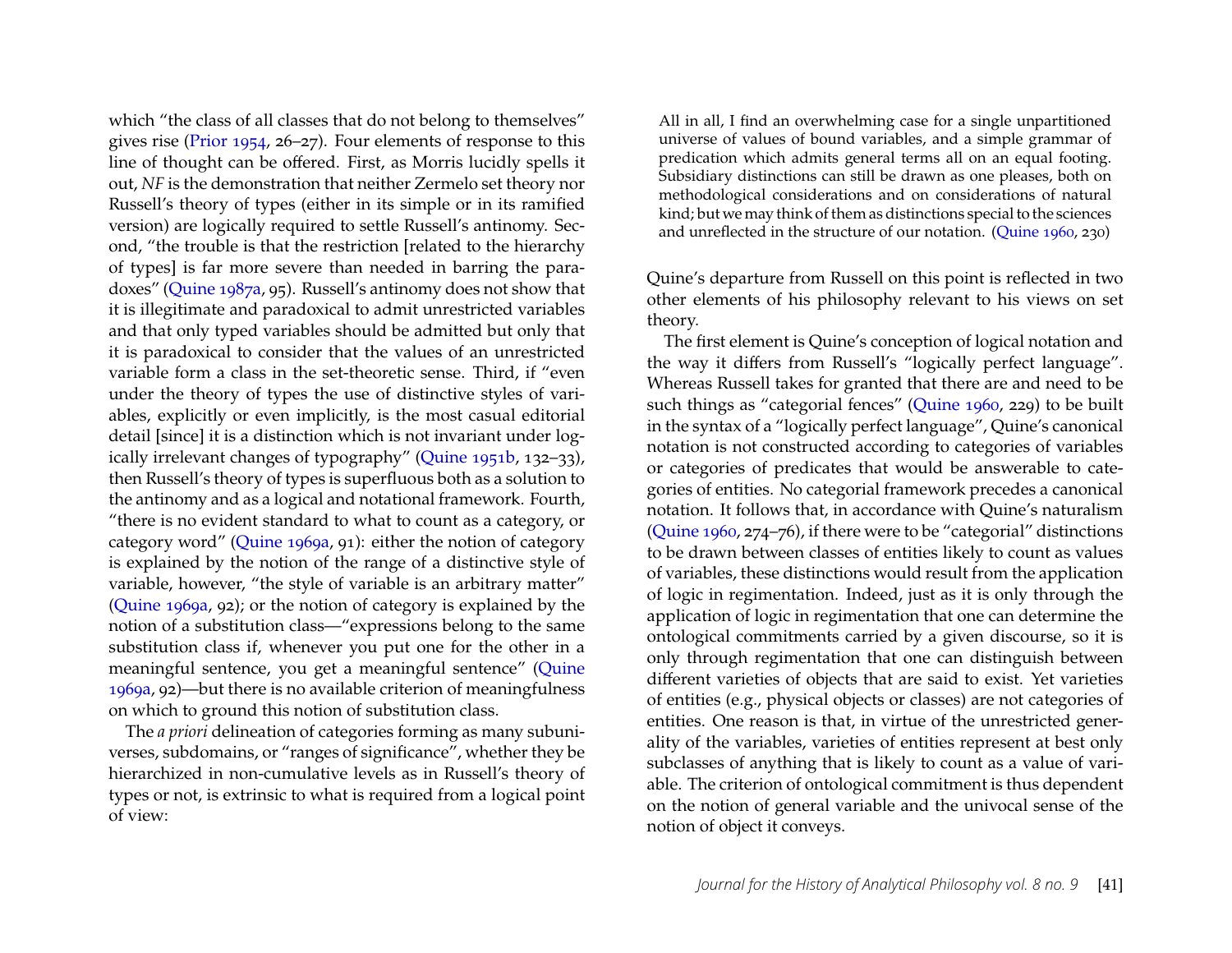The second element is Quine's view that being is univocal. As Prior argues, Russell's theory of types and its philosophical variants are nothing but a modern version of the traditional philosophical view according to which being is not univocal and its various senses have at best a unity of analogy:

The theory of types, or the theory of categories as it is now often called, is essentially a Thomist theory. When we are told that there is a type-fallacy or category-mistake in saying that virtue and my left eye are both of them not square, we are irresistibly reminded of the way the Thomists tell us that we must not say that God and (for example) Mr. Grave are both intelligent, because nothing that is predicable of God is predicable of Mr. Grave in the same sense. It cannot even be said (according to this story) that God and Mr. Grave both are in the same sense of "are".

[\(Prior 1954,](#page-17-12) 29; see also [1962a,](#page-17-14) 118, [1962b,](#page-18-17) 137)

Quine would accept this diagnosis as he opposes one of the consequences of Ryle's doctrine of category-mistakes [\(Ryle 1949,](#page-19-3) 11–12) according to which the verb "exists" has one sense or another according to the category of the purported object, concrete or abstract, so that "to apply the verb jointly to something abstract and something concrete [is] to use it simultaneously in two senses, and hence [is] meaningless" [\(Quine 1987a,](#page-18-2) 191; see also [1960,](#page-18-0) 130–31). That Ryle's doctrine of category-mistakes has such a consequence is not incidental since Ryle's doctrine is in line with Russell's theory of types. Indeed, as Russell acknowledges it, the theory of types implies the equivocality of the concept of meaning and of the concepts of existence, being, and entity. On the one hand, it follows from the definition of logical types that there are as many senses of "meaning", each of a different logical type, as they are logical types among the objects for which there are words [\(Russell 1924,](#page-19-4) 137–38). Given the indefinite extensibility of the non-cumulative hierarchy of types, "there are infinite numbers of different ways of meaning, i.e., different sorts of relation of the symbol to the symbolized, which are absolutely distinct" [\(Russell 1918,](#page-18-18) 109). On the other

hand, entities of distinct types are not entities in the same univocal sense and can not be said to be in the same univocal sense: since there are as many different senses of being as there are different types of entities, entities should be said to be in as many senses as there are different types of entities. The "systematic ambiguity" of "there is", i.e., his possession of "a strictly infinite number of different meanings which it is important to distinguish" [\(Russell 1918,](#page-18-18) 108) implies that if "there is", "entities", or "exists" are applied to certain entities in conformity with their category or type, the application of these expressions, taken in the same sense, to entities belonging to a different category or type does not yield anything true or false but only a meaningless string of words [\(Russell 1924,](#page-19-4) 142, [1949,](#page-19-3) 11–12). Morris repeatedly comments on the reduplication of arithmetic within the types and Quine's objections to this default (63–67, 107–10, 190). The hierarchy of types is such that the number of cardinal virtues is different from the number of musicians in a jazz quartet. The reason is not that there are more (or fewer) cardinal virtues than there are musicians in a jazz quartet but that virtues and musicians are entities of distinct types, so that there are as many numbers four as there are types. In brief, there are as many distinct arithmetics as there are distinct types. As Morris points it out, the reduplication of arithmetic within types is a consequence of the non-cumulative feature of the hierarchy of types into levels. But it also can be thought of as consequence of the equivocality across types. To abandon the non-cumulativity of the hierarchy of types—and not only to amend it by the introduction of an axiom of infinity for each type—is to pave the way for the rejection of the equivocality across types. Morris should have insisted on the connection between Quine's criticisms of this drawback of Russell's simple theory of types and his views on the univocity of being and existence as they do not appear to be merely incidental.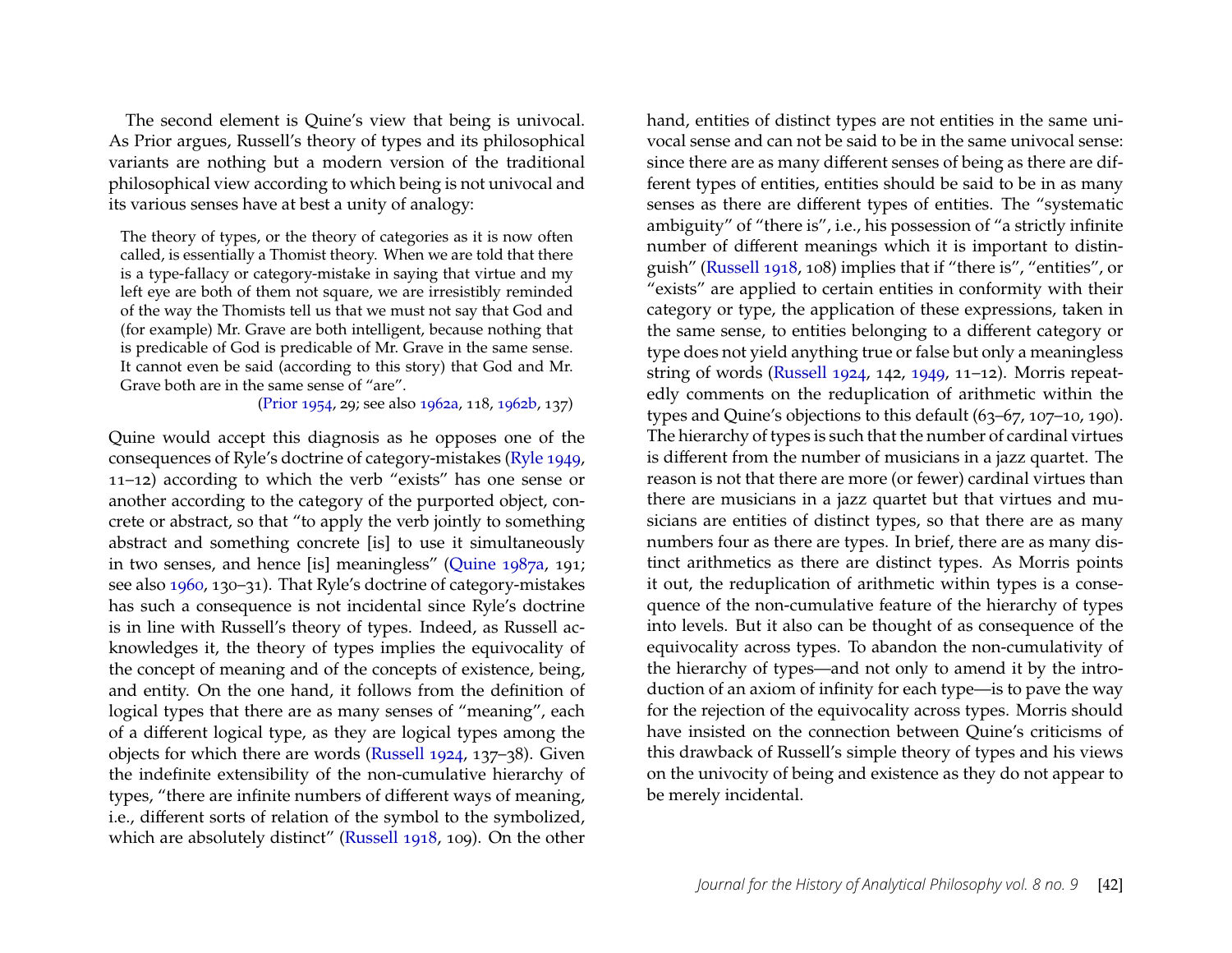#### **3. The Nature of Naturalism**

My third and last critical remark concerns a central assumption of Morris's argumentation. Morris claims that Quine's early concerns in logic and foundations of mathematics shaped his general approach to philosophy (ix, 61, 81, 114). This book as well as some of his essays therefore aim to "bring to light the origins of Quine's philosophy from the perspective of Quine as logician rather than as epistemologist" [\(Morris 2015,](#page-17-0) 134). What, according to Morris, inchoately emerges in Quine's early logical works is his naturalism (87, 100, 106, and [Morris 2015,](#page-17-0) 135). Morris thus apparently subscribes to the current standard reading of Quine's philosophy, whose core principle is formulated as follows by Hylton: "at the heart of Quine's system is his naturalism" [\(Hylton 2007,](#page-17-16) 2). While the distinctiveness of Morris's approach lies in the fact that he apprehends Quine's naturalism from the perspective of Quine's early logical concerns, all along his book, Morris seems to take for granted what is meant by "naturalism" and never spells out what he means by such a label. However, there are many different, conflicting ways to understand the nature and significance of Quine's naturalism.

Three main reasons support Morris's reading according to which Quine's early logical works foreshadow his "late" naturalism. Each of these reasons relates to an aspect of Quine's "mature" naturalism.

First, as Morris argues, "it is in fully committing himself to the idea that mathematics can solve philosophical questions that . . . we have the origins of Quine's naturalistic philosophy. In short, we have Quine taking the best methods of the science of his day—in this case, those of the new mathematical logic—and using them to address philosophical concerns" (100). A naturalistic philosophy of mathematics is then a philosophy of mathematics developed within mathematics itself. One may legitimately be doubtful about this understanding of the "methodological" aspect of Quine's naturalism. That mathematics can have a philosophical significance or, more precisely, that an epistemology of mathematics can be developed from within mathematics is, in a sense, what mathematicians and philosophers of mathematics learned from Gödel's celebrated incompleteness theorems.[10](#page-14-0) But Gödel was no naturalist and the incompleteness theorems do not convey any naturalistic commitment. So much more has to be said. In addition, the expression "the best methods of the science of his day" (see also  $106$ ,  $114-15$ , and  $143-44$ ) is, as far as I know, absent from Quine's published writings. It would not be problematic to use it if this expression was not equivocal (on this point, see [Burgess 2014,](#page-17-17) 290–91). But even though this expression was not equivocal, it would not be appropriate for describing Quine's naturalism:

The fact is that though Quine in "Epistemology Naturalized" pointed philosophers in a certain direction, he did not himself follow that direction to the end, or even very far. Quine never became deeply involved in interdisciplinary research with psychologists or linguists; and it does not even appear that he followed very closely the progress of those sciences since they turned away from behaviorism. Quine's approach to philosophy of science in general and philosophy of mathematics in particular remained one that focused on very general features, and did not much concern itself with the details of the current state either of physics or of mathematics . . . As Moses himself never entered the promised land, so Quine's own epistemology was never naturalized in the fullest sense. He nonetheless remains, for many contemporary philosophers who describe themselves as naturalists, an inspiring prophet of naturalism. [\(Burgess 2014,](#page-17-17) 293–94)

Second, one of the main task of philosophy is to simplify, refine, and clarify our conceptual scheme from within the conceptual scheme of science (chap. 5 and [Morris 2015,](#page-17-0) 135). Third, it is a fundamental tenet of Quine's naturalism that there is no first

<span id="page-14-0"></span><sup>&</sup>lt;sup>10</sup>The first incompleteness theorem states that, in any consistent formal system *S* within which elementary arithmetic is expressible, there are sentences of the language of *S* which can neither be proved nor refuted in *S*. In short, no consistent formal system can capture all arithmetical truths. The second incompleteness theorem states that, in such a formal system, it cannot be proved that the system itself is consistent.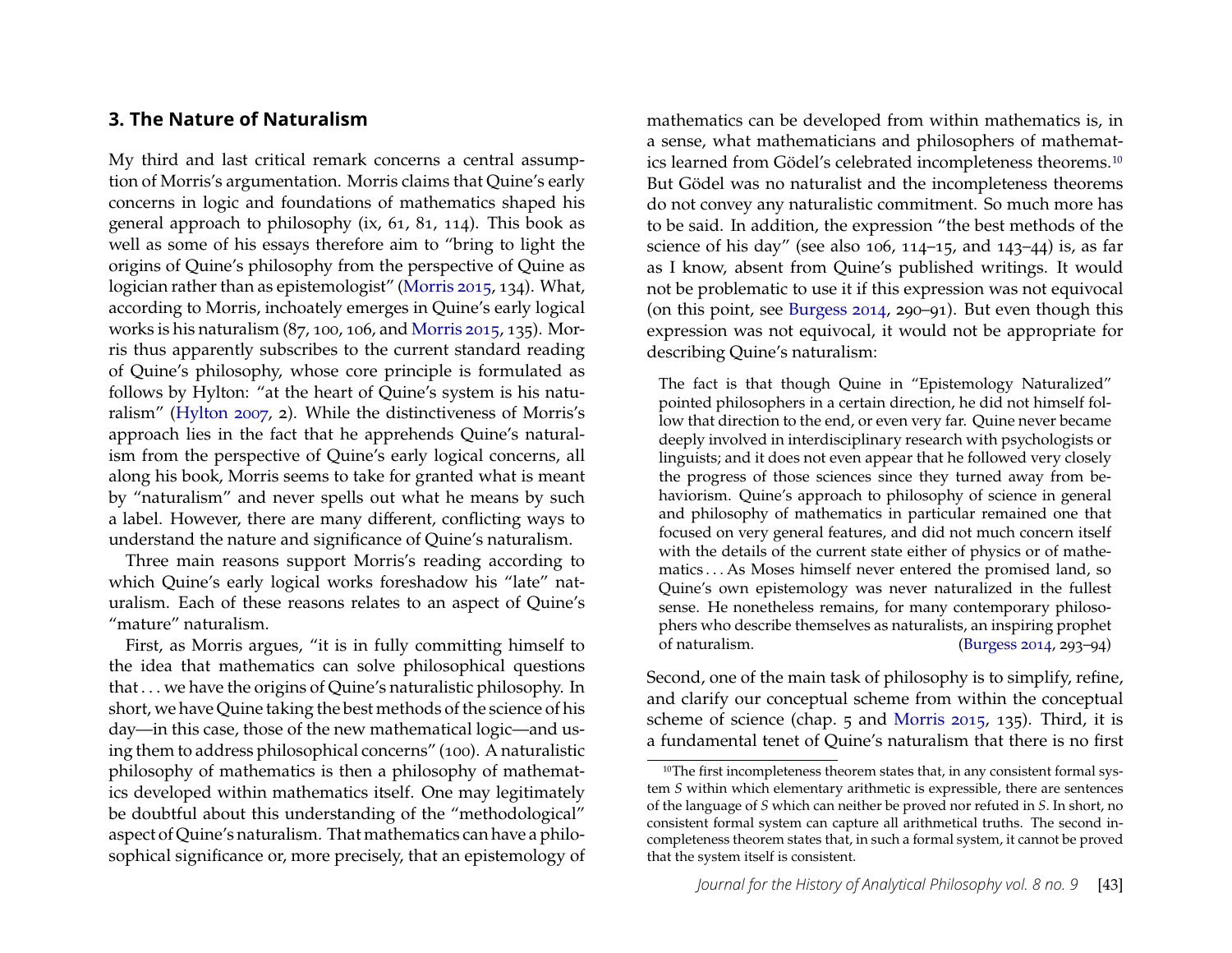philosophy separate from science (79, 104, 188). Fourth, following Russell and Carnap, Quine is committed to the idea that "the fundamental approach to philosophy should be a scientific one" (134; see also 194 and [Morris 2020,](#page-17-18) section 1 for a commentary on the notion of "scientific philosophy").

Many objections have been addressed to Quine's naturalism and many of them simply are misunderstandings of Quine's philosophy (see [Ebbs 2011\)](#page-17-19). One specific difficulty of Quine's naturalism has not really been addressed in the literature. It concerns the relation between two basic claims central to Quine's naturalism: the "abandonment of the goal of a First Philosophy prior to natural science" [\(Quine 1981,](#page-18-19) 67) and to science in general; the claim that philosophy is continuous with science. Quine recurrently characterizes his naturalism by means of the first claim. Although the assertion that philosophy is "continuous" with science is a different and stronger assertion, he often seems to identify it with the first claim or, at least, to consider it as implied or presupposed by the first claim. Yet that philosophy should not be conceived as an "*a priori* propaedeutic or groundwork for science" [\(Quine 1969b,](#page-18-20) 126) neither means nor implies that philosophy is continuous with science. To reject any view of philosophy as first philosophy is to consider that philosophy is not an inquiry that lays down, on *a priori* grounds—in the traditional sense of the notion of *a priori*—metaphysical and epistemological warrants for knowledge in general. That philosophy should be conceived as continuous with science means positively that philosophical should be done and pursued from within science and that philosophical problems should be reconceived as emerging from within science and addressed from within science. In this sense, philosophy and science are "in the same boat". Even though the negative claim is a necessary condition for establishing the positive claim, it is by no means a sufficient condition. Quine's rejection of philosophy as first philosophy is compatible with a different sort of relation between science and philosophy that preserves the difference in nature between the two. In other words, on the ground of the negative claim,

Quine could have reconceived the task and mode of philosophy in many different ways. Quine's claim that science is continuous with commonsense does not fill the gap in the transition from the negative claim to the positive one. Even if philosophy were to lose its "autonomy" and *sui generis* character, why does it follow that it should be continuous with science, even in the broadest sense, and not with art or literature? To put it another way, Quine might be right when he says that science takes care of itself but wrong when he thinks that "philosophy of science is philosophy enough" [\(Quine 1953,](#page-18-16) 151).

Morris never confronts this difficulty, even though he assumes that Quine's naturalism involves both the negative and the positive claims. He goes as far as contending that "[i]n adopting an extensional view of logic, Quine pushes aside difficult, if not hopeless, worries that are external to mathematics and thus opens the way to a philosophy of mathematics that takes place *entirely* within mathematics itself" (104; my emphasis). Quine's naturalism is not reducible to naturalized epistemology which is only an aspect of it. But the idea of a reciprocal containment is still valid for characterizing Quine's naturalism. There is a reciprocal containment, though a containment in different senses: philosophy in science and science in philosophy. Whereas Morris elucidates how philosophy is supposed to be "contained" in mathematics and, in particular, in set theory, he does not offer many clues about the other way around, that is the alleged containment of set theory in philosophy. This makes hard to believe that, on Quine's naturalism in philosophy of mathematics, philosophy of mathematics would "take place *entirely* within mathematics itself". This last difficulty relates to what could be legitimately thought of as a retrospective fallacy in many of contemporary interpretations of Quine's philosophy.

Sander Verhaegh has convincingly shown that "Quine does not even label his view 'naturalistic' before the late 1960s" [\(Ver](#page-19-5)[haegh 2018,](#page-19-5) 7). He adds that "in the first forty years of his philosophical career, his naturalistic commitments were largely implicit" [\(Verhaegh 2018,](#page-19-5) 7) and "although Quine was always a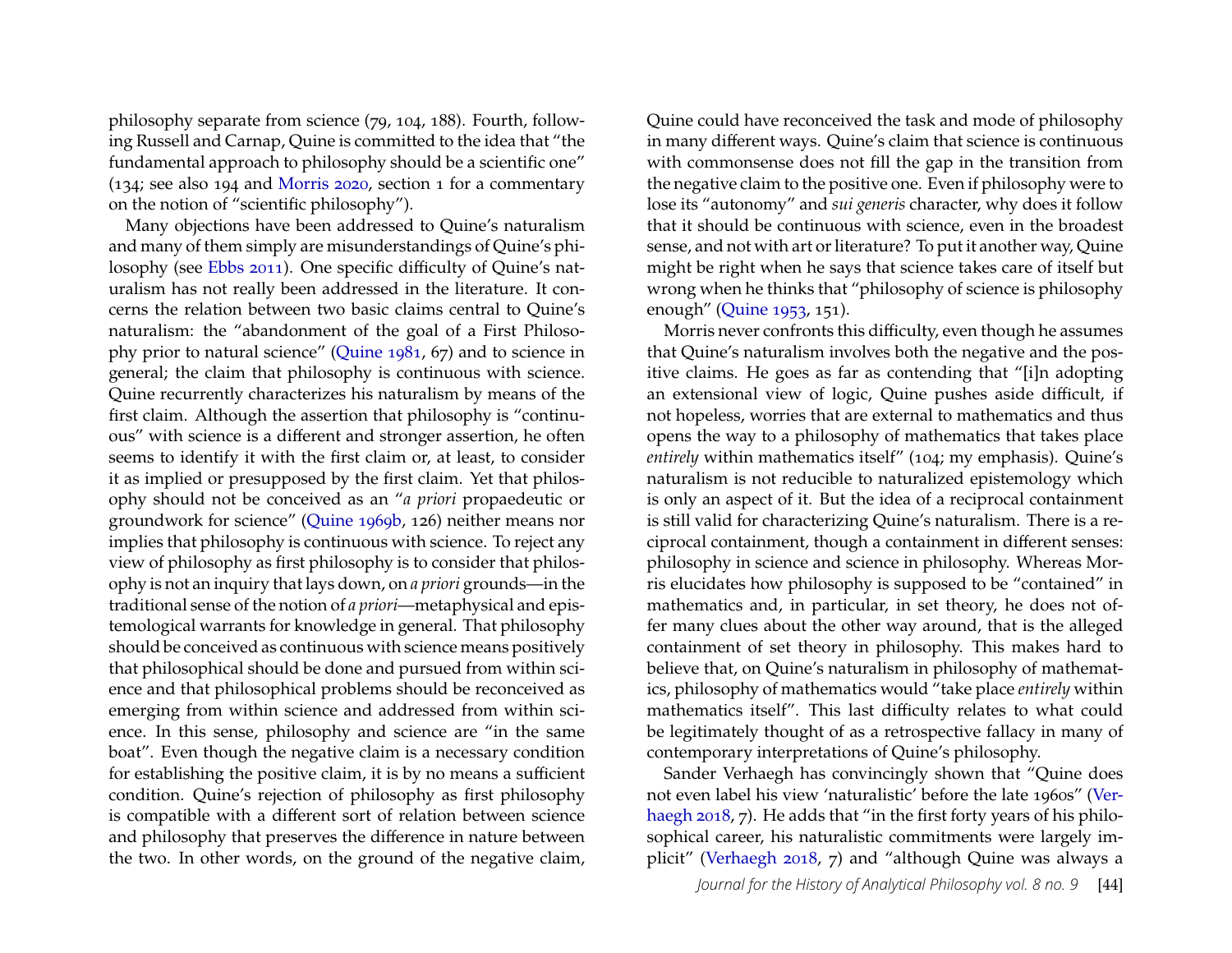science-minded philosopher, he did not adopt a fully naturalistic perspective until the mid-1950s" [\(Verhaegh 2018,](#page-19-5) 11). In different ways, Verhaegh and Morris are both interested in the evolution of Quine's philosophy from his alleged early and nonreflexive naturalism to his late and reflexive naturalism. In both cases, it is argued that, first, some of the main features of this late naturalism would be already implicitly present and at play in Quine's early works; second, Quine's late naturalism would be the key to understanding Quine's philosophical contributions in their diversity.

That Quine came to describe his own philosophical stance by means of the label "naturalism" is one thing. That naturalism, as explicitly endorsed and characterized by Quine, is sufficient to account for Quine's various philosophical contributions is quite another thing. The retrospective fallacy consists in interpreting Quine's many celebrated criticisms, problems, or theses elaborated from the early 1930s to the 1950s in light of his late naturalism. The criterion of ontological commitment, the adherence to a univocal, amodal, and non-relative conception of truth, the substitutional definition of logical truth, the reciprocal containment of logic and ordinary language, the reinterpretation of the traditional *de re*/*de dicto* distinction, all these basic themes integral to Quine's conception of logic would be, in one way or another, exemplifying his naturalism (whether it be by being deducible from it, by instantiating it or foreshadowing it). One may be prone to reply that they first were articulated without being explicitly logically parasitic on self-conscious naturalistic positions. The question is then whether they can be legitimately interpreted through the lens of Quine's late naturalism. This is less than evident, since a naturalistic interpretation of classical pieces like "On What There Is", "Quantifiers and Propositional Attitudes", or "Reference and Modality" seems to distort Quine's arguments and the problems underlying and motivating these arguments (see also [Hill 2011,](#page-17-20) 118). How to account for Quine's criterion of ontological commitment or his conception of truth in a naturalistic manner without distortion is something no one to this day has shown but that is surely one of the most important challenges for whoever claims that the heart of Quine's systematic philosophy is naturalism.

In the end, any "naturalistic" interpretation of Quine's philosophy faces the following dilemma: either Quine's views are interpreted as naturalistic but such an interpretation would lead to serious distortions, omissions, or misconceptions; or, Quine's naturalism is construed in a sufficiently broad sense to be faithful to Quine's philosophy in its diversity but then the description of some of Quine's views as "naturalistic" would prove to be too vague and indeterminate to be philosophically significant. One way out of this dilemma would be to construe Quine's philosophy as naturalistic and systematic but not systematically naturalistic.

None of these preceding remarks are meant to belittle Morris's investigations. Nor it was in my aim to argue for specific interpretations about different aspects of Quine's philosophy relevant to Morris's book. Instead, each of these critical comments is meant to point out that, in a way or in another, some connections between distinct problems, themes, or theses integral to Quine's philosophy of set theory are missing in Morris's argumentation. I have raised these points not to cavil at a work that represent both a significant and timely change in perspective on Quine's work, but in the hope that it will be completed and deepened. Quine's philosophy—even in his naturalistic aspects—can not be properly understood and assessed without taking seriously that it is framed from a logical point of view. Morris's investigations represent one of the most important contributions to the task of bringing to light the distinctiveness and fruitfulness of Quine's logical point of view.

### **Henri Wagner** Université Bordeaux-Montaigne hwag@hotmail.fr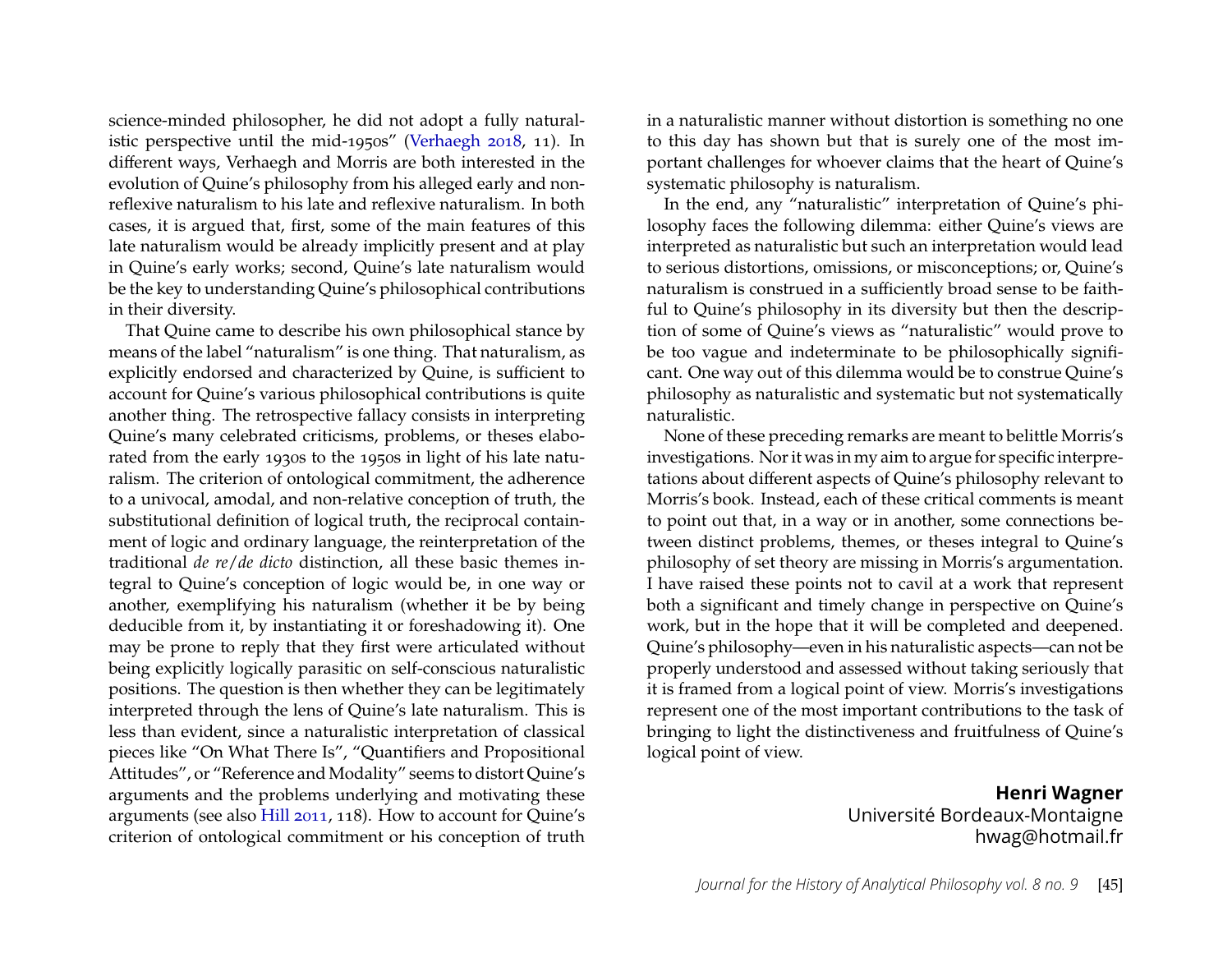#### **References**

- <span id="page-17-17"></span>Burgess, John P., 2014. "Quine's Philosophy of Logic and Mathematics." In *A Companion to W. V. Quine*, edited by Gilbert Harman and Ernest Lepore, pp. 281–95. Chichester: Wiley Blackwell.
- <span id="page-17-11"></span>Diamond, Cora, 1991. *The Realistic Spirit: Wittgenstein, Philosophy, and the Mind*. Cambridge, Mass.: MIT Press.
- <span id="page-17-5"></span>Dreben, Burton, 1990. "Quine." In *Perspectives on Quine*, edited by Robert B. Barrett and Roger F. Gibson, pp. 81–95. Oxford: Basil Blackwell.
- <span id="page-17-19"></span>Ebbs, Gary, 2011. "Quine Gets the Last Word." *Journal of Philosophy* 108: 617–32.
- <span id="page-17-8"></span>Ferreirós, José, 2001. "The Road to Modern Logic: An Interpretation." *Bulletin of Symbolic Logic* 7: 441–84.
- <span id="page-17-1"></span>Frege, Gottlob, 1884/1953. *The Foundations of Arithmetic: A Logicomathematical Enquiry into the Concept of Number*, second, revised edition, edited by J. L. Austin. Oxford: Blackwell.
- <span id="page-17-3"></span>—, 1891. "Function and Concept." In [Frege](#page-17-21) [\(1980\)](#page-17-21), pp. 21–41.
- <span id="page-17-21"></span>, 1980. *Translations from the Philosophical Writings of Gottlob Frege*, third edition, edited by Peter Geach and Max Black. Oxford: Blackwell.
- <span id="page-17-10"></span>Gandon, Sébastien, 2013. "Variable, Structure, and Restricted Generality." *Philosophia Mathematica* 21: 200–19.
- <span id="page-17-4"></span>Geertz, Clifford, 1975. "Commonsense as a Cultural System." In *Local Knowledge: Further Essays in Interpretive Anthropology*, pp. 73–94. London: Fontana Press.
- <span id="page-17-7"></span>Goldfarb, Warren, 1979. "Logic in the Twenties: The Nature of the Quantifier." *Journal of Symbolic Logic* 44: 351–68.
- <span id="page-17-2"></span>Hacking, Ian, 1975. *Why Does Language Matter to Philosophy?*. Cambridge: Cambridge University Press.
- <span id="page-17-20"></span>Hill, Christopher, 2011. "Review of Peter Hylton, *Quine*, New York: Routledge, 2007." *Philosophical Review* 120: 117–23.
- <span id="page-17-9"></span>Hintikka, Jaakko, 1997. *Lingua Universalis vs. Calculus Ratiocinator: An Ultimate Presupposition of Twentieth-Century Philosophy*. Dordrecht: Springer.
- <span id="page-17-13"></span>Horn, Laurence R., 2001. *A Natural History of Negation*. Stanford: CSLI Publications.

<span id="page-17-16"></span>Hylton, Peter, 2007. *Quine*. London and New York: Routledge.

- <span id="page-17-6"></span>Mancosu, Paolo, 2010. "Harvard 1940–1941: Tarski, Carnap, and Quine on a Finitistic Language of Mathematics for Science." In *The Adventure of Reason: Interplay between Philosophy of Mathematics and Mathematical Logic 1900–1940*, pp. 361–86. New York: Oxford University Press.
- <span id="page-17-0"></span>Morris, Sean, 2015. "Quine, Russell, and Naturalism: From a Logical Point of View." *Journal of the History of Philosophy* 136–155: 53.
- <span id="page-17-18"></span>, 2020. "Explication as Elimination: W. V. Quine and Mathematical Structuralism." In *The Prehistory of Mathematical Structuralism*, edited by Erich H. Reck and Georg Schiemer, pp. 421– 42. Oxford: Oxford University Press.
- <span id="page-17-15"></span>Narboux, Jean-Philippe, forthcoming. *Essai sur le problème de la négation*. Paris: Vrin.
- <span id="page-17-12"></span>Prior, Arthur N., 1954. "Entities." *Australasian Journal of Philosophy* 32: 159–68. Reprinted in [Prior](#page-18-21) [\(1976\)](#page-18-21), pp. 25–33.
- <span id="page-17-14"></span>, 1962a. "Nonentities." In *Analytical Philosophy*, edited by R. J. Butler, pp. 120–32. Oxford: Basil Blackwell. Reprinted in [Prior](#page-18-21) [\(1976\)](#page-18-21), pp. 109–22.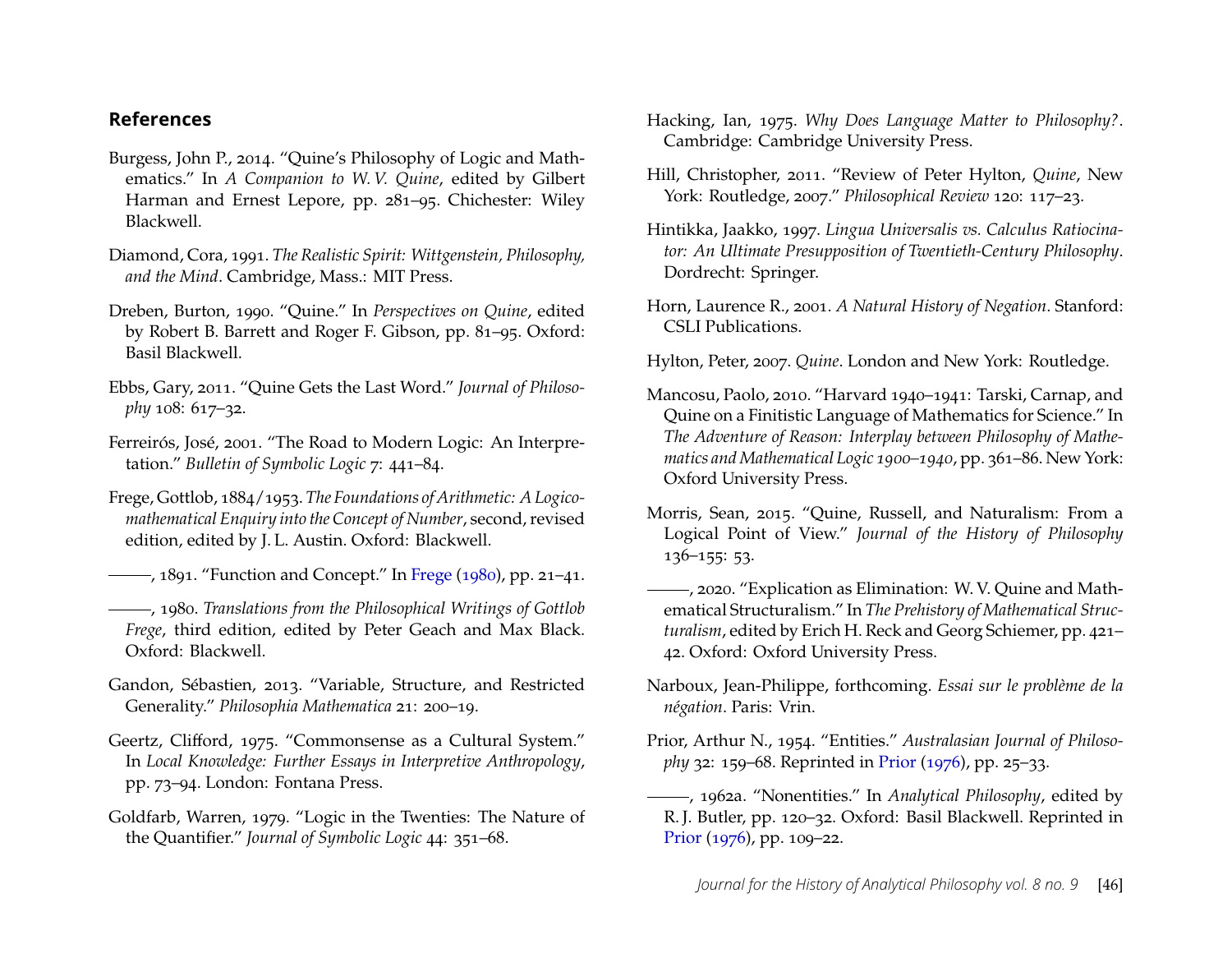- <span id="page-18-17"></span>Prior, Arthur N., 1962b. "Some Problems of Self-Reference in John Buridan." *Proceedings of the British Academy* 48: 281–96. Reprinted in [Prior](#page-18-21) [\(1976\)](#page-18-21), pp. 130–47.
- <span id="page-18-21"></span>, 1976. *Papers in Logic and Ethics*, edited by P. T. Geach and A. J. P. Kenny. Amherst: University of Massachusetts Press.
- <span id="page-18-9"></span>Quine, W. V., 1936. "Set-Theoretic Foundations for Logic." *Journal of Symbolic Logic* 1: 45–57.

<span id="page-18-13"></span>(1937) ------, 1937. "New Foundations for Mathematical Logic." In [Quine](#page-18-22) [\(1980\)](#page-18-22), pp. 80–101.

<span id="page-18-3"></span>-, 1941. "Whitehead and the Rise of Modern Logic." In [Quine](#page-18-23) [\(1995\)](#page-18-23), pp. 3–36.

<span id="page-18-11"></span>, 1942/2018. *The Significance of the New Logic*, translated and edited by Walter Carnielli, Frederique Janssen-Lauret and William Pickering. Cambridge: Cambridge University Press.

<span id="page-18-12"></span>, 1951a. *Mathematical Logic*, revised edition. Cambridge, Mass.: Harvard University Press. First edition 1940.

<span id="page-18-15"></span>, 1951b. "On Carnap's View on Ontology." In [Quine](#page-18-24) [\(1966\)](#page-18-24), pp. 126–35.

<span id="page-18-16"></span>(1953), "Mr. Strawson on Logical Theory." In [Quine](#page-18-24) [\(1966\)](#page-18-24), pp. 135–56.

- <span id="page-18-8"></span>, 1956. "Unification of Universes in Set Theory." *Journal of Symbolic Logic* 21: 267–79.
- <span id="page-18-0"></span>, 1960. *Word and Object*. Cambridge, Mass.: MIT Press.
- <span id="page-18-1"></span>, 1961. "The Ways of Paradox." In [Quine](#page-18-24) [\(1966\)](#page-18-24), pp. 3–21.
- <span id="page-18-5"></span>, 1963. *Set Theory and Its Logic*. Cambridge, Mass.: The Belknap Press of Harvard University Press.

<span id="page-18-24"></span>, 1966. *The Ways of Paradox and Other Essays*. Cambridge, Mass.: Harvard University Press.

- <span id="page-18-14"></span>, 1969a. "Existence and Quantification." In [Quine](#page-18-25) [\(1969c\)](#page-18-25), pp. 91–113.
- <span id="page-18-20"></span>, 1969b. "Natural Kinds." In [Quine](#page-18-25) [\(1969c\)](#page-18-25), pp. 114–39.

<span id="page-18-25"></span>, 1969c. *Ontological Relativity and Other Essays*. New York: Columbia University Press.

- <span id="page-18-22"></span>, 1980. *From A Logical Point of View: Nine Logico-Philosophical Essays*, second, revised edition. Cambridge, Mass.: Harvard University Press.
- <span id="page-18-19"></span>, 1981. *Theories and Things*. Cambridge, Mass.: Harvard University Press.

<span id="page-18-10"></span>, 1986a. *Philosophy of Logic*, second edition. Cambridge, Mass.: Harvard University Press. First edition 1970.

<span id="page-18-7"></span>, 1986b. "Reply to Joseph S. Ullian." In *The Philosophy of W. V. Quine*, edited by Lewis Edwin Hahn and Paul Arthur Schilpp, pp. 590–93. Chicago and La Salle, Ill.: Open Court.

<span id="page-18-2"></span>, 1987a. *Quiddities. An Intermittently Philosophical Dictionary*. Cambridge, Mass.: The Belknap Press of Harvard University Press.

<span id="page-18-6"></span>, 1987b. "The Inception of '*New Foundations*'." In [Quine](#page-18-23) [\(1995\)](#page-18-23), pp. 286–90.

<span id="page-18-23"></span>, 1995. *Selected Logic Papers*, enlarged edition. Cambridge, Mass.: Harvard University Press.

- <span id="page-18-4"></span>Russell, Bertrand, 1908. "Mathematical Logic as Based on the Theory of Types." *American Journal of Mathematics* 30: 222–62.
- <span id="page-18-18"></span>(1918), 1918. "The Philosophy of Logical Atomism." In [Russell](#page-19-6) [\(2010\)](#page-19-6), pp. 1–125.

*Journal for the History of Analytical Philosophy vol. 8 no. 9* [47]